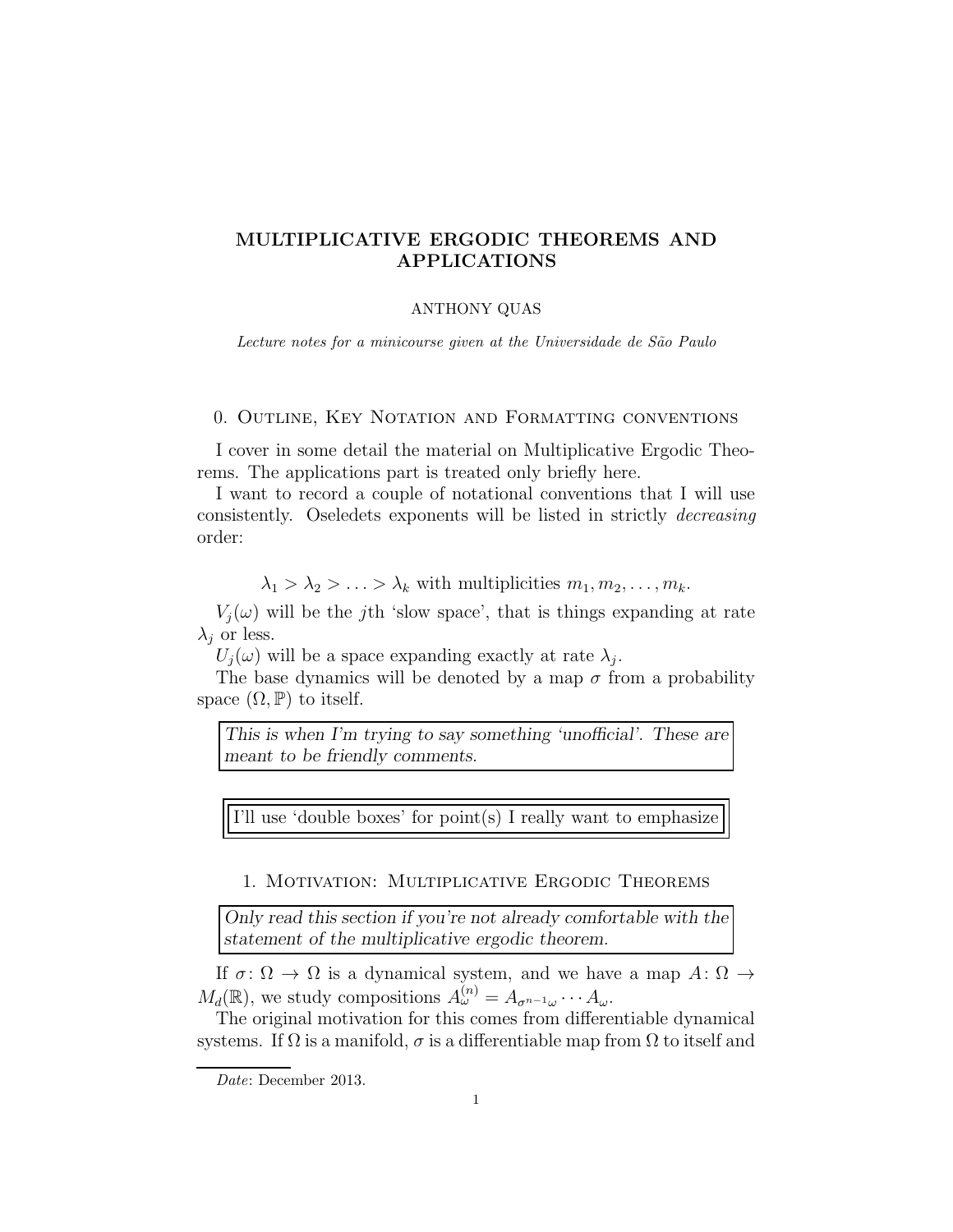$A_{\omega}$  is the derivative of  $\sigma$  at  $\omega$  (in a suitable local chart), then the product  $A_{\omega}^{(n)}$  is the derivative of  $\sigma^n$ . We can look for expanding/contracting directions etc.

If  $\omega$  is a fixed point of  $\sigma$ ,  $A_{\omega}^{(n)}$  is just  $A_0^n$ , where  $A_0$  is the derivative matrix at the fixed point. In this case, the Jordan normal form implies that  $A_0$  is similar to an upper triangular matrix in Jordan form. In particular, there are eigenvalues  $\alpha_1, \ldots, \alpha_k$  of (algebraic) multiplicities  $m_1, \ldots, m_k$  summing to d. Corresponding to  $\alpha_i$ , there is a  $m_i$ -dimensional space of (generalized) eigenvectors with generalized eigenvalue  $\alpha_i$ . Write  $U_i$  for the space spanned by these generalized eigenvectors.

Now we have a decomposition  $\mathbb{R}^d = U_1 \oplus U_2 \oplus \cdots \oplus U_k$  into subspaces with the property that if  $v \in U_i \setminus \{0\}$ , then

$$
\frac{1}{n}\log||A^{(n)}v|| \to \log|\alpha_i|.
$$

Hence, at a fixed point of the dynamical system, there's a direct sum decomposition of the tangent space into subspaces, each expanding at a characteristic exponential rate.

Question. How much of this survives if we're not taking powers of a single matrix?

We'd like to find a decomposition of  $\mathbb{R}^d$  over a point  $\omega$  into subspaces expanding asymptotically at different rates.

Observations:

- (1) We have different matrices over different  $\omega$ 's should expect the decomposition to depend on  $\omega$ .
- (2) Notice asymptotically if  $A_{\omega}^{(n)}v$  grows at a rate  $\lambda$ , then setting  $w = A_{\omega}v, A_{\sigma(\omega)}^{(n)}w$  grows at the same rate.

We might hope that the decomposition is *equivariant*:

(1) 
$$
A_{\omega}U_i(\omega) = U_i(\sigma\omega).
$$

The above suggests we're looking for some sort of vector bundle decomposition.

Over each  $\omega$ , look for a decomposition of  $\mathbb{R}^d$  as

$$
\mathbb{R}^d = U_1(\omega) \oplus U_2(\omega) \oplus \cdots \oplus U_k(\omega).
$$

This should be equivariant and elements of  $U_i(\omega)$  should have the same exponential growth rate  $\lambda_i$ .

Theorem 1. Oseledets Multiplicative Ergodic Theorem (1968) [12]: Invertible Form Let  $(\Omega, \mathbb{P})$  be a probability space. Let  $\sigma \colon (\Omega, \mathbb{P}) \to$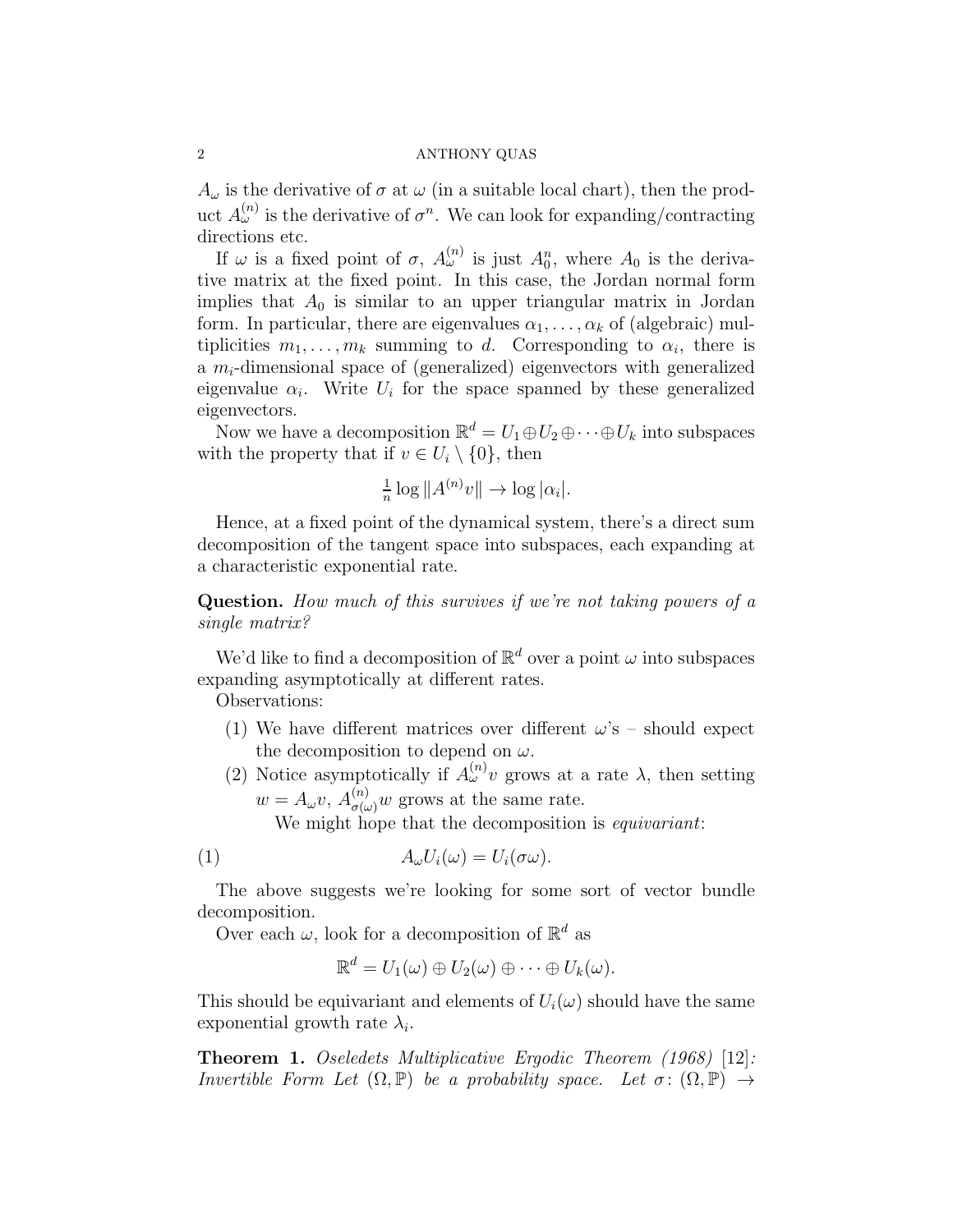

FIGURE 1. We think of  $A_{\omega}$  as a map from the  $\mathbb{R}^{d}$  fibre over  $\omega$  to the fibre over  $\sigma(\omega)$ . From this viewpoint,  $A_{\omega}^{(n)}$ is the composition of the fibre maps sending the fibre over  $\omega$  to the fibre over  $\sigma^n \omega$ 

 $(\Omega, \mathbb{P})$  be invertible and ergodic. Let  $A : \Omega \to GL_d(\mathbb{R})$  be measurable and satisfy bilateral integrability:

$$
\int \log ||A_{\omega}|| d\mathbb{P}(\omega) < \infty
$$

$$
\int \log ||A_{\omega}^{-1}|| d\mathbb{P}(\omega) < \infty
$$

Then there exist  $\lambda_1 > \lambda_2 > \ldots > \lambda_k$  and multiplicities  $m_1, \ldots, m_k$ such that  $d = m_1 + \ldots + m_k$  and a measurable decomposition  $\mathbb{R}^d$  =  $U_1(\omega) \oplus \ldots \oplus U_k(\omega)$  satisfying:

Equivariance: Bilateral Growth conditions:  $For v \in U_j(\omega) \setminus \{0\},$ 

$$
\tfrac{1}{n} \log ||A_\omega^{(n)} v|| \to \lambda_j \text{ as } n \to \infty
$$

$$
\frac{1}{n}\log||A_{\omega}^{(n)}v|| \to \lambda_j \text{ as } n \to -\infty,
$$

where  $A_{\omega}^{(-\ell)} = A_{\sigma^{-\ell}\omega} \cdots A_{\sigma^{-1}\omega}$  so that  $A_{\omega}^{(n+n')} = A_{\sigma^{n}\omega}^{(n')} A_{\omega}^{(n)}$  for all  $n, n' \in \mathbb{Z}$ .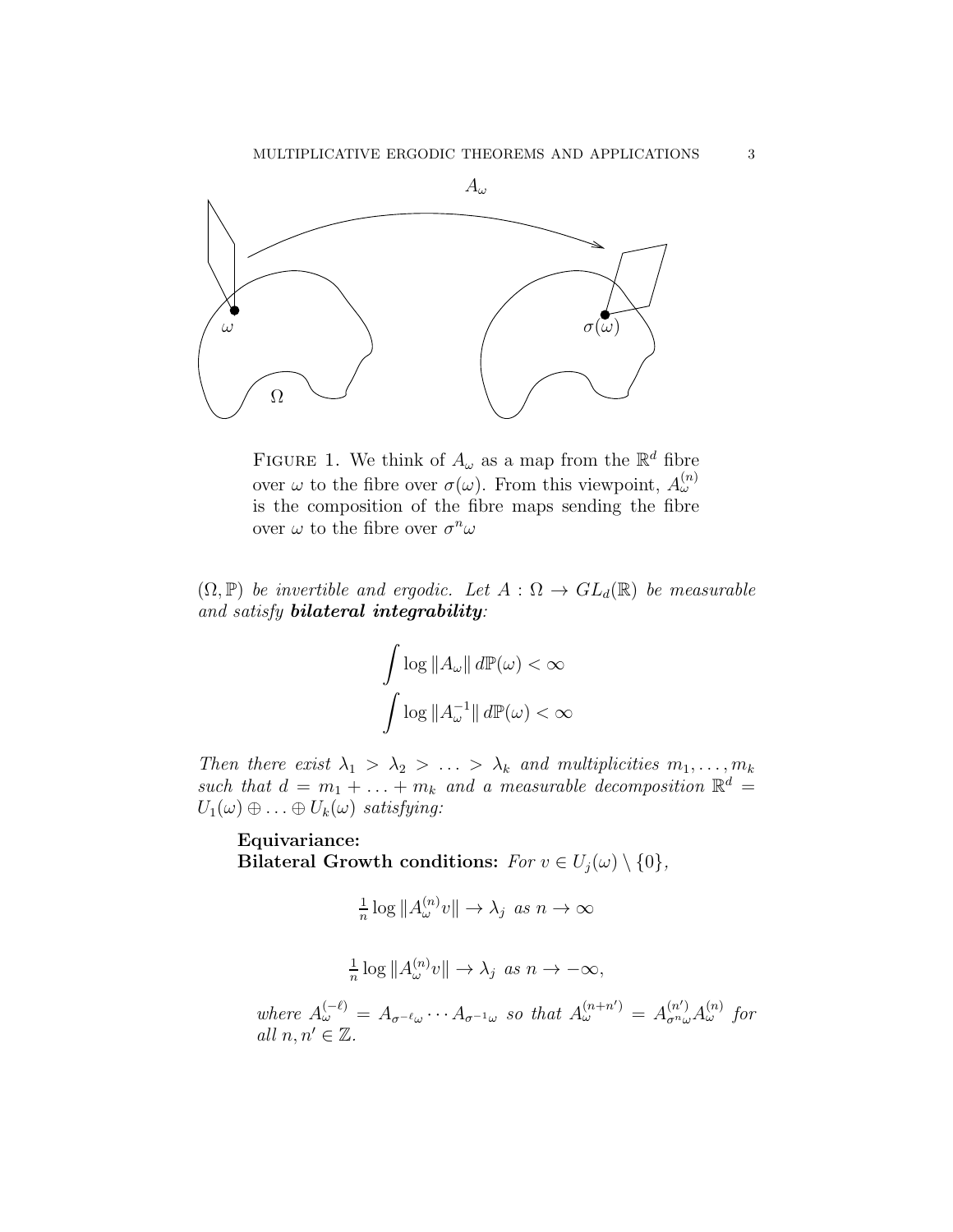Detailed point: When we talk about measurability of subspaces of  $\mathbb{R}^d$ , there is a natural metric on subspaces of  $\mathbb{R}^d$  given by  $d(V, V') = d_{Hausdorff}(B \cap V, B \cap V')$ . With this metric, the subspaces of dimension k form a connected compact metric space, the Grassmannian. The metric induces a Borel  $\sigma$ -algebra on the Grassmannian. As usual, measurable maps into the Grassmannian can be approximated by continuous maps into the Grassmannian.

In the non-invertible case (either the dynamical system or the matrices are not invertible – or the integrability condition fails for the inverse), the conclusion of the theorem is much weaker:

**Theorem 2** (Oseledets Theorem: Non-invertible form [12]). Let  $(\Omega, \mathbb{P})$ be a probability space. Let  $\sigma: (\Omega, \mathbb{P}) \to (\Omega, \mathbb{P})$  be ergodic (not necessarily invertible). Let  $A : \Omega \to M_d(\mathbb{R})$  be measurable and satisfy **forward** integrability:

$$
\int \log \|A_{\omega}\| \, d\mathbb{P}(\omega) < \infty
$$

Then there exist  $\lambda_1 > \lambda_2 > \ldots > \lambda_k$  and multiplicities  $m_1, \ldots, m_k$ such that  $d = m_1 + \ldots + m_k$  and a measurable **filtration**  $\mathbb{R}^d = V_1(\omega) \supset$  $V_2(\omega) \supset \cdots \supset V_k(\omega) \supset V_{k+1}(\omega) = \{0\}$  satisfying:

Equivariance:  $A_{\omega}V_i(\omega) \subseteq V_i(\sigma(\omega))$ ; Forward Growth conditions:  $For v \in V_j(\omega) \setminus V_{j+1}(\omega)$ ,

$$
\frac{1}{n}\log||A_{\omega}^{(n)}v|| \to \lambda_j \text{ as } n \to \infty.
$$

This means that, for example, the  $\lambda_2$  exponent is identified not with a dimension  $m_2$  subspace, but rather a dimension  $d - m_1$  subspace. Typically the  $m$ 's are equal to 1. So if  $d$  is large, this is a drastic difference in the dimension.

Corollary 3. (Uniform growth of complementary subspaces; Barreira and Silva $[2]$ ) Let  $Z(\omega)$  be a measurable family of complementary subspaces to  $V_i(\omega)$ . Then for all  $\epsilon > 0$ , for almost all  $\omega$ , there exists a constant  $C(\omega)$  such that for all  $v \in Z(\omega)$  and all  $n > 0$ ,  $||A_{\omega}^{(n)}z|| \geq$  $C(\omega)e^{(\lambda_{j-1}-\epsilon)n}||v||.$ 

Recently, with Gary Froyland and Simon Lloyd, we proved a semiinvertible version of the multiplicative ergodic theorem addressing the dimension problem mentioned above.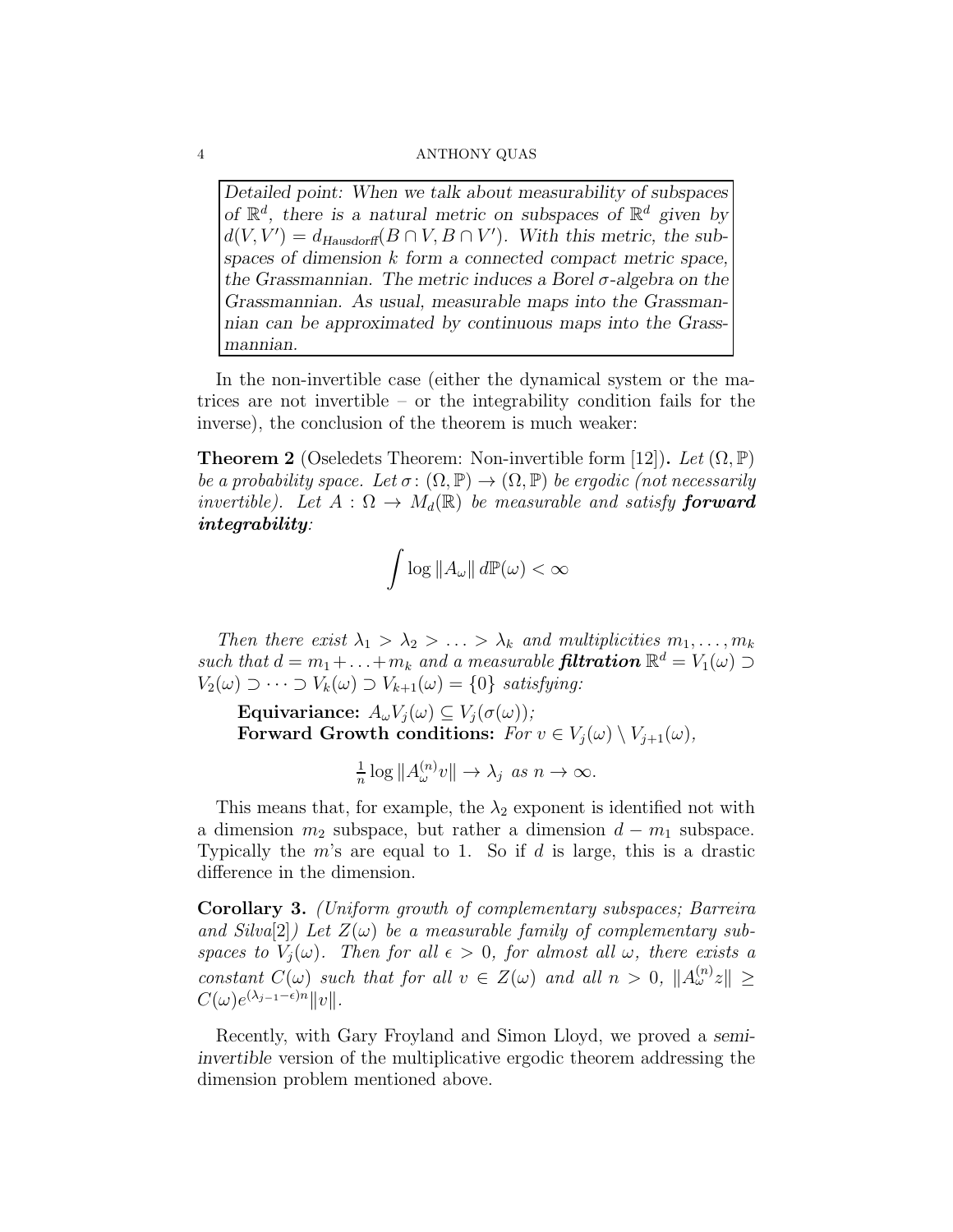**Theorem 4** (Oseledets Theorem: Semi-invertible form). Let  $(\Omega, \mathbb{P})$  be a probability space. Let  $\sigma: (\Omega, \mathbb{P}) \to (\Omega, \mathbb{P})$  be ergodic and **invertible**. Let  $A: \Omega \to M_d(\mathbb{R})$  be measurable (but not necessarily invertible) and satisfy forward integrability.

Then there's a measurable **direct sum decomposition** of  $\mathbb{R}^d$  satisfying equivariance and the forward growth condition as in the invertible case.

2. Useful Tricks

Experts can skip to Lemma 7

# 2.1. Left/Right Eigenvectors.

This section motivates a phenomenon that will occur in a proof below.

Take a matrix and assume it's diagonalizable. Recall that the characteristic equation (and hence eigenvalues) of A and  $A<sup>T</sup>$  are the same. Notice that an eigenvector of  $A<sup>T</sup>$  is a left eigenvector of A. Now let the eigenvalues of A be  $\alpha_1, \alpha_2, \ldots, \alpha_d$ , the corresponding eigenvectors of A be  $v_1, \ldots, v_d$ ; and the corresponding eigenvectors of  $A^T$  be  $w_1, \ldots, w_d$ . Suppose also that the multiset of eigenvalues is  $\beta_1$  repeated  $m_1$  times up to  $\beta_k$  repeated  $m_k$  times.

If  $\alpha_i \neq \alpha_j$ , we have  $w_i^T A v_j = \alpha_i w_i^T v_j$  and  $w_i^T A v_j = \alpha_j w_i^T v_j$ , so that  $w_i^T v_j = 0.$ 

A corollary of this is: if W is the space spanned by eigenvectors of  $A<sup>T</sup>$ with eigenvalues  $\beta_1, \ldots, \beta_j$  and V is the space spanned by eigenvectors of A with eigenvalues  $\beta_{j+1}, \ldots, \beta_k$ , then  $W = V^{\perp}$ .

2.2. Sub-additive ergodic theorem. Given a collection of functions  $f_n: \Omega \to \mathbb{R}$ , they're sub-additive if they satisfy for  $n, m > 0$  and for all  $\omega,$ 

$$
f_{n+m}(\omega) \le f_n(\omega) + f_m(\sigma^n \omega).
$$

Theorem 5 (Kingman Subadditive Ergodic Theorem (1976)[8]). Let  $\sigma: (\Omega, \mathbb{P}) \to (\Omega, \mathbb{P})$  be ergodic and measure-preserving. Let  $(f_n)_{n \in \mathbb{N}}$  be a sub-additive sequence (with  $\int (f_1)^+ < \infty$ ). Then for P-almost every  $\omega,$ 

$$
\frac{f_n(\omega)}{n} \to C \text{ as } n \to \infty,
$$

where  $C = \inf_k \frac{1}{k}$  $\frac{1}{k}\int f_k$ .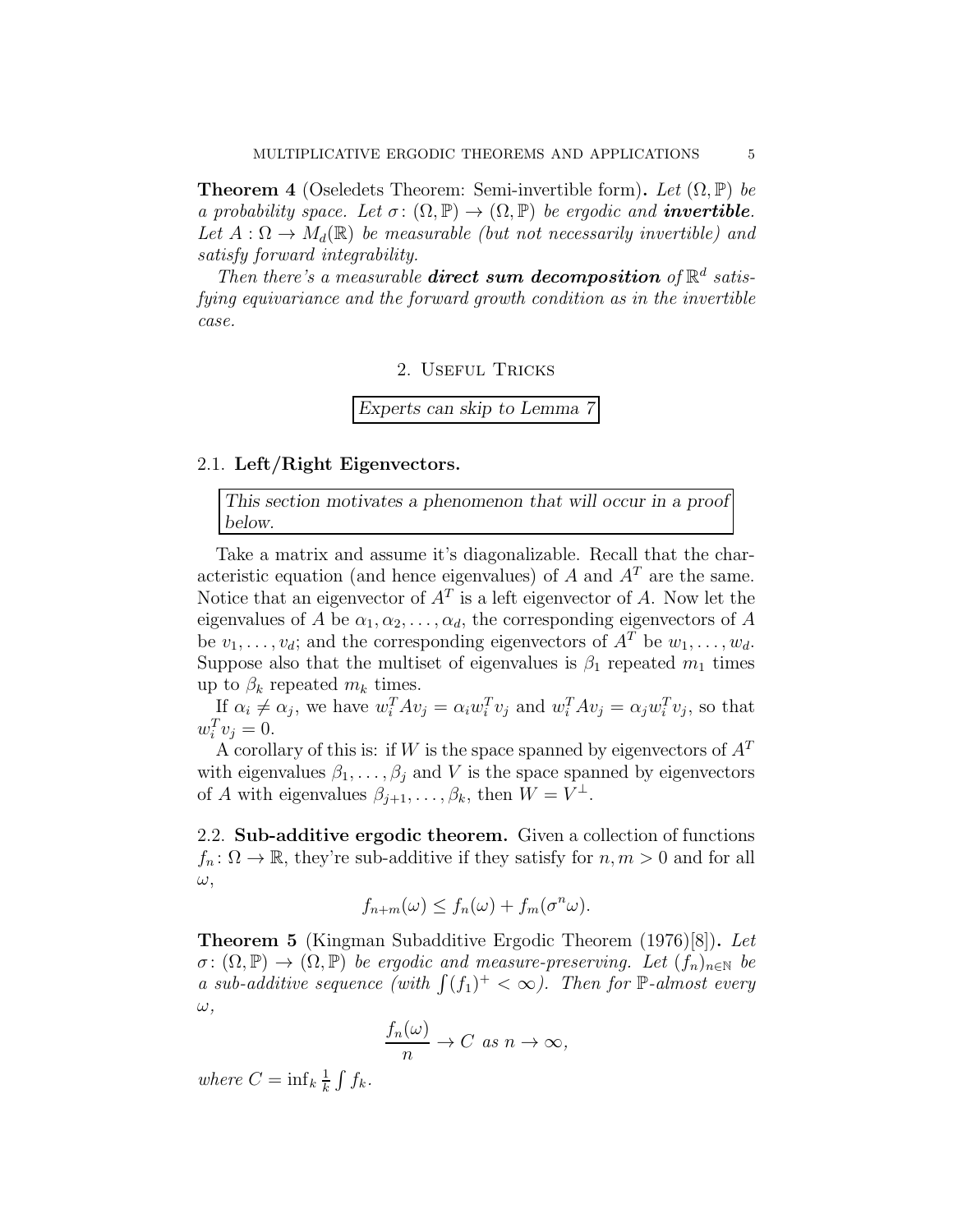One application (of many): taking  $f_n(\omega) = \log ||A_{\omega}^{(n)}||$ , we get almosteverywhere convergence of  $(1/n)$  log  $||A_{\omega}^{(n)}||$  to a quantity independent of  $\omega$ . (This is  $\lambda_1$ ).

Corollary 6. Let  $\sigma$ ,  $\Omega$ ,  $\mathbb P$  and  $(f_n)$  be as in the statement of Theorem 5. Assume additionally that  $\sigma$  is invertible. Then  $f_n(\sigma^{-n}\omega)/n \to C$ for almost every  $\omega$ , where C is the constant that occurs in Theorem 5.

Proof. Let  $g_n(\omega) = f_n(\sigma^{-n}\omega)$ . Then  $g_{n+m}(\omega) = g_n(\omega) + g_m(\sigma^{-n}\omega)$ , so that  $g_n$  is a sub-additive sequence for the ergodic transformation  $\sigma^{-1}$ . Hence  $g_n(\omega)/n$  converges pointwise almost everywhere to  $\inf_k(\int g_k)/k =$  $\inf_k (\int$  $f_k/k$ .

2.3. Exterior Algebra. The  $k$ th exterior power of a vector space  $V$ ,  $\Lambda^k V$  is the vector space spanned by vectors of the form  $v_1 \wedge v_2 \wedge \ldots \wedge v_k$ satisfying relations like  $(17v_1) \wedge v_2 \wedge \ldots \wedge v_k = 17(v_1 \wedge v_2 \ldots \wedge v_k)$  and  $v_2 \wedge v_1 \wedge v_3 \wedge \ldots \wedge v_k = -v_1 \wedge v_2 \wedge \ldots \wedge v_k$  (hence  $v \wedge v \wedge v_3 \wedge \ldots \wedge v_k = 0$ ).

Think determinants

It's a  $\binom{d}{k}$ <sup>d</sup><sub>k</sub>)-dimensional space (a basis is  $\{e_{i_1} \wedge e_{i_2} \wedge \cdots \wedge e_{i_k}: i_1 < i_2 < \cdots$  $\ldots < i_k$ ).

If a matrix A acts on V, there's a matrix  $\bigwedge^k A$  acting on  $\bigwedge^k V$  just given by applying A to each coordinate of the wedge.

Using this, together with the sub-additive ergodic theorem, we can compute a sequence of expansion rates: take  $f_n^k(\omega) = \log \left\| \bigwedge^k A_{\omega}^{(n)} \right\|.$  $\prod$ These are sub-additive. Define the limit of  $f_n^k(\omega)/n$  to be  $\mu_1 + \ldots + \mu_k$ . These are necessarily non-increasing (see Corollary 8 below).

Suppose the distinct values of the  $\mu_i$  are  $\lambda_1, \ldots, \lambda_k$ , with  $\lambda_i$  occurring  $m_i$  times. Then these will turn out to be exactly the  $\lambda$ 's appearing in the statement of the multiplicative ergodic theorem.

2.4. Singular Value Decomposition. Given a matrix A in  $M_d(\mathbb{R})$ , think of it as a linear map of  $\mathbb{R}^d$ . If you have a basis of  $\mathbb{R}^d$  consisting of eigenvectors, then with respect to this basis, the matrix is in diagonal form. For eigenvectors, it's crucial to use the same basis in the domain and the range (they're the same space and we want to be able to iterate the map).

In our case, we think of the fibre over  $\omega$  and  $\sigma\omega$  as different spaces. There's no reason to use the same basis in each. Since we're choosing different bases, we would be just looking for matrices  $B$  and  $C$  such that  $A = CDB^{-1}$  where D is diagonal. That's just too easy! You can take B and D to be the identity and  $C = A$  for example. Now the diagonal matrix tells you nothing about A at all!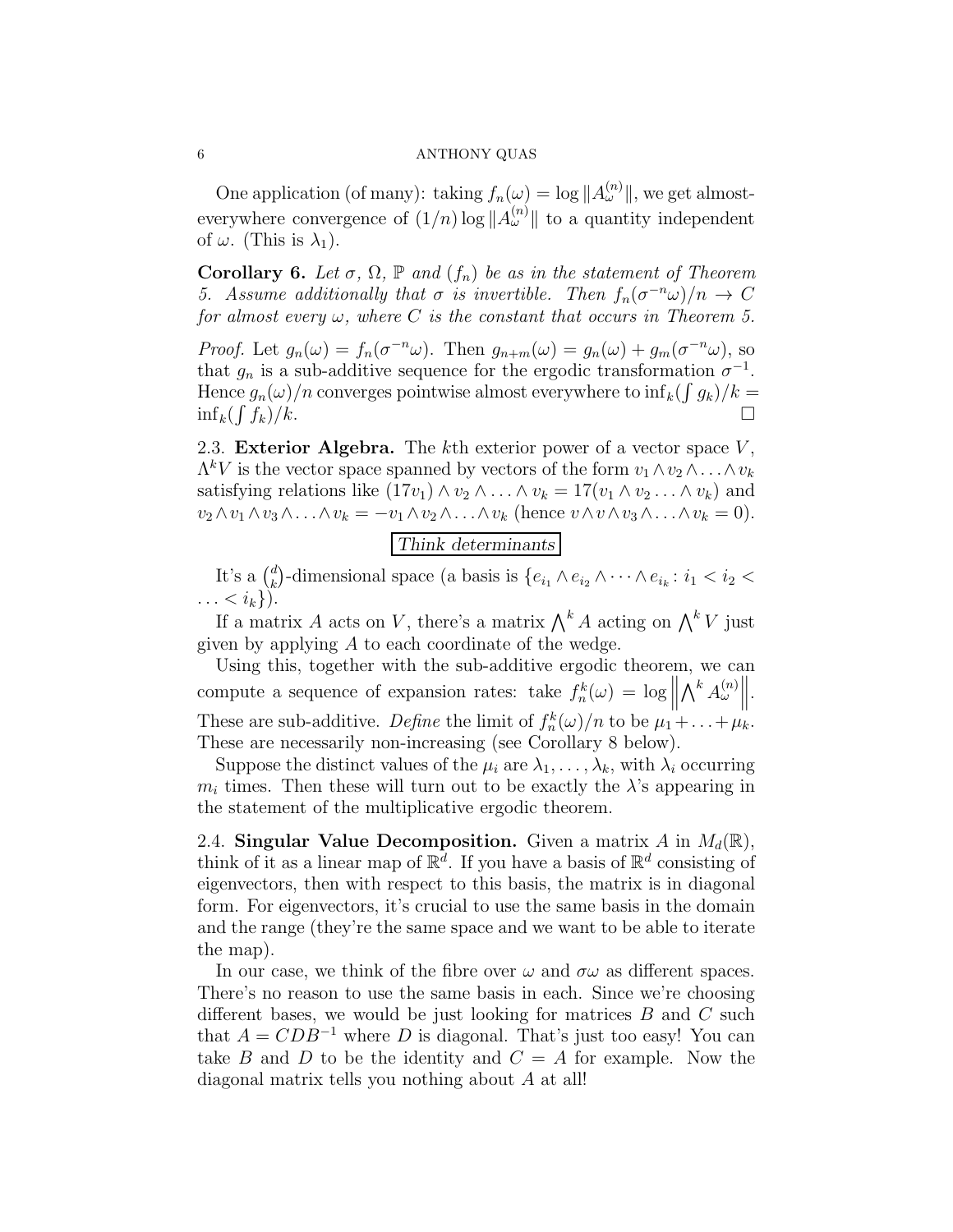The singular value decomposition (SVD) asks to express A as a product  $CDB^{-1}$  where B and C are orthogonal. The singular values are the entries of  $D$ , the right singular vectors are the columns of  $B$  and the left singular vectors are the columns of  $C$ . It's clear (assuming uniqueness of the SVD) that A and  $A<sup>T</sup>$  have the same singular values. Throughout, we will use the Euclidean norm on  $\mathbb{R}^d$ .

An inductive procedure that yields a singular value decomposition is as follows:

- Find a unit vector  $v_1$  for which  $||Av_1||$  is maximized;
- Assuming vectors  $v_1, \ldots, v_{j-1}$  have been obtained, let R be the collection of unit vectors perpendicular to these. Choose the element of R maximizing  $||Av_i||$ .

It turns out that  $Av_1, Av_2, \ldots$  are always orthogonal. To see this, one can calculate that if  $Av_j$  is not orthogonal to  $Av_i$  (suppose without loss of generality that  $i < j$  and the inner product is positive), then for sufficiently small  $\epsilon$ ,  $v_i' = (1 - \epsilon^2)v_i + \epsilon v_j$  has norm less than 1, but  $||Av'_i|| > ||Av_i||$ , contradicting the choice of  $v_i$ .

Now set  $w_i = Av_i / ||Av_i||$  (if  $Av_i = 0$ , just pick  $w_i$  orthogonal to the previous  $w$ 's). Take  $B$  to be the matrix whose columns are the  $v_i$ ,  $C$ to be the matrix whose columns are the  $w_i$  and  $D$  to be the diagonal matrix with entries  $||Av_i||$ . Then one quickly checks that  $A = CDB^{-1}$ as required (just apply each side to  $v_i$ ).

A more streamlined procedure to find the SVD is to consider the matrix  $Q = A^*A$ . This is a positive semi-definite self-adjoint matrix, and hence can be diagonalized by an orthogonal matrix:  $Q = BD'B^T$ . We may assume without loss of generality that the diagonal entries of  $D'$  are non-increasing. Let  $D$  be the square root of  $D'$ . Create a new matrix C in the following way: For each non-zero entry of  $D$ , let the *i*th column of C be a normalized copy of A applied to the *i*th column of  $B$ . These columns are all orthogonal. For the remaining columns, simply complete C arbitrarily to an orthogonal matrix. Then  $A = CDB^T$  is the required decomposition. This decomposition is essentially unique (up to ordering of singular values and choice of orthogonal basis for the blocks with a common singular value – we always assume that the singular values are arranged in decreasing order).

One can check  $||A|| = ||D||$  and in fact  $|| \bigwedge^k A|| = || \bigwedge^k D||$ . If D has entries  $z_1 \geq z_2 \geq \ldots \geq z_d$ , then  $\bigwedge^k D$  is diagonal with respect to the basis given earlier and has entries  $z_{i_1} \cdots z_{i_k}$  where  $i_1 < i_2 < \ldots < i_k$ . The biggest entry is therefore  $z_1z_2 \ldots z_k$ .

Writing  $\chi_i(M)$  for the j<sup>th</sup> singular value of M, we obtain from the above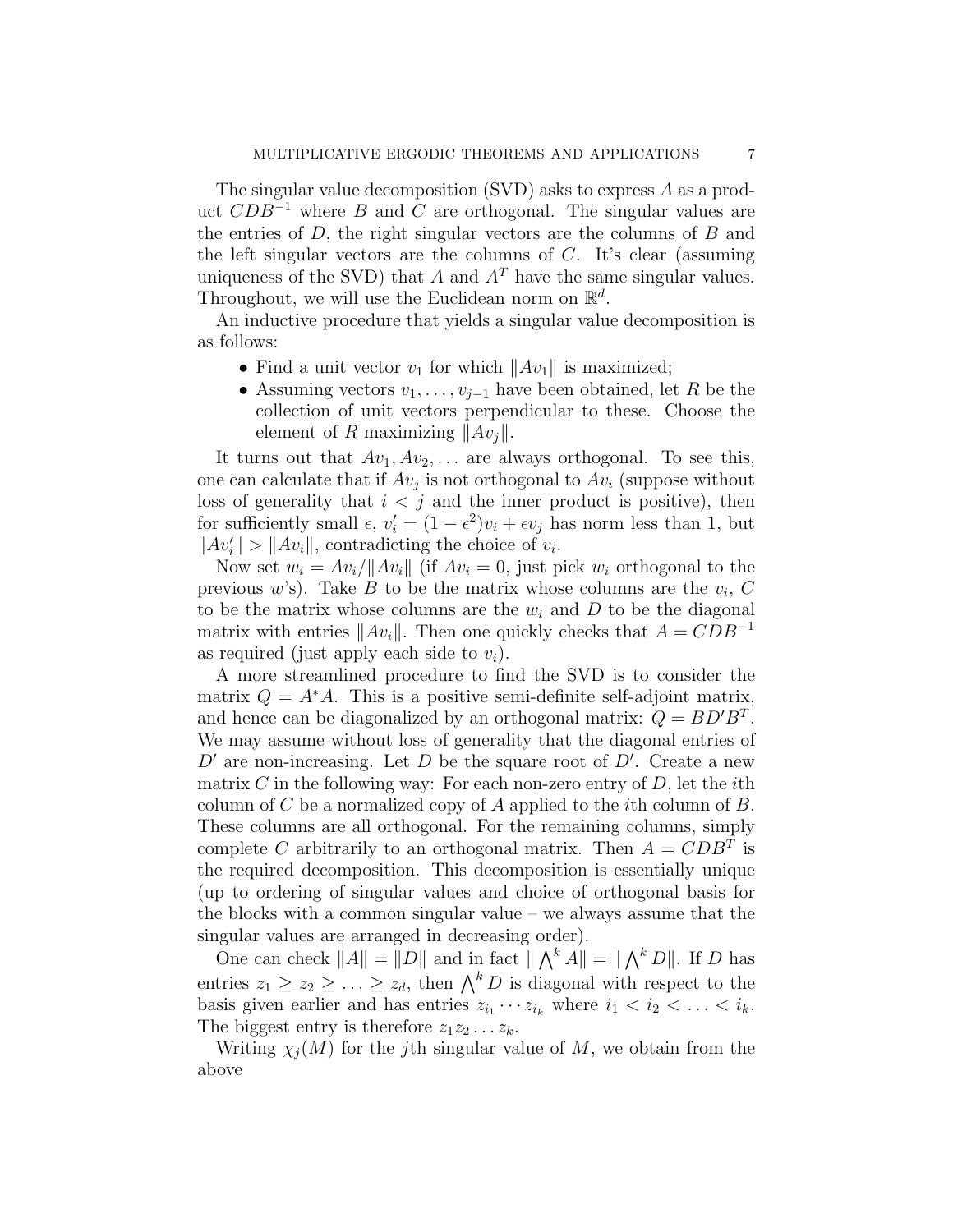**Lemma 7.** Let  $\sigma: \Omega \to \Omega$  preserve the measure  $\mathbb{P}$ . Suppose that  $\mathbb{P}$ is ergodic. Let  $A: \Omega \to M_d(\mathbb{R})$  be measurable. Then  $\|\bigwedge^k A^{(n)}_{\omega}\| =$  $\chi_1(A^{(n)}_\omega)\cdots\chi_k(A^{(n)}_\omega).$ 

Taking logarithms, dividing by  $n$  and taking the difference between  $\log \|\bigwedge^j A_{\omega}^{(n)}\|$  and  $\log \|\bigwedge^{j-1} A_{\omega}^{(n)}\|$ , we obtain

**Corollary 8.** Let  $\mu_1, \mu_2, \ldots$  be as above. Then  $\frac{1}{n} \log \chi_j(A_{\omega}^{(n)}) \to \mu_j$ . Hence the  $\mu_j$  are non-increasing in j.

## 3. Multiplicative Ergodic Theorems and Duality

In this section, we give some indication of the proof of the weaker non-invertible version of the multiplicative ergodic theorem and we show how to derive the semi-invertible version from the non-invertible version. It's not hard to derive Theorem 1 from Theorem 4. The ideas for the proof we give of the non-invertible version, based on exterior algebras, singular value decomposition and the Kingman sub-additive ergodic theorem are due to Raghunathan[13]. The semi-invertible version is derived from ideas obtained in collaboration with Gary Froyland, Cecilia González Tokman and Simon Lloyd<sup>[4, 5, 16].</sup>

# 3.1. The non-invertible version.

Sketch proof of Theorem 2. The forward integrability condition allows us to apply the sub-additive ergodic theorem to  $\|\bigwedge^j A_\omega^{(n)}\|$ . Let the exponents (coming from the sub-additive ergodic theorem and the exterior algebra) be  $\lambda_1 > \lambda_2 > \ldots > \lambda_k$  with multiplicities  $m_1, m_2, \ldots, m_k$ .

Define spaces  $V_j^n(\omega)$  to be the span of the singular vectors with the smallest  $m_j + m_{j+1} + \ldots + m_k$  singular values of  $A_{\omega}^{(n)}$ .

Verify that these form an (exponentially convergent) Cauchy sequence in the Grassmannian and let  $V_i(\omega)$  be the limit. Verify (using the speed of convergence which is exactly right for this) that if  $v \in V_j(\omega)$ , we have  $\lim_{n} \frac{1}{n} \log ||A_{\omega}^{(n)}v|| \leq \lambda_j$ .

Let  $v \in V_j(\omega) \setminus V_{j+1}(\omega)$ . Write  $v = u + w$  with  $u \in V_{j+1}(\omega)$  and  $w \in V_i(\omega) \ominus V_{i+1}(\omega)$  (here  $V \ominus W$  is the orthogonal complement of W in V). For *n* sufficiently large, *u* is very close to  $V_{j+1}^n(\omega)$  and *w* is very close to  $V_j^n(\omega) \ominus V_{j+1}^n(\omega)$ . We therefore obtain  $||A_{\omega}^{(n)}u|| \leq e^{(\lambda_{j+1}+\epsilon)n}$  while  $||A_{\omega}^{(n)}w|| \gtrsim e^{(\lambda_j - \epsilon)n}$ . Hence  $||A_{\omega}^{(n)}v|| \ge ||A_{\omega}^{(n)}w|| - ||A_{\omega}^{(n)}u|| \gtrsim e^{(\lambda_j - \epsilon)n}||w||$ Hence  $V_i(\omega)$  is exactly the collection of vectors that expand

at rate  $\lambda_j$  or less. Equivariance follows.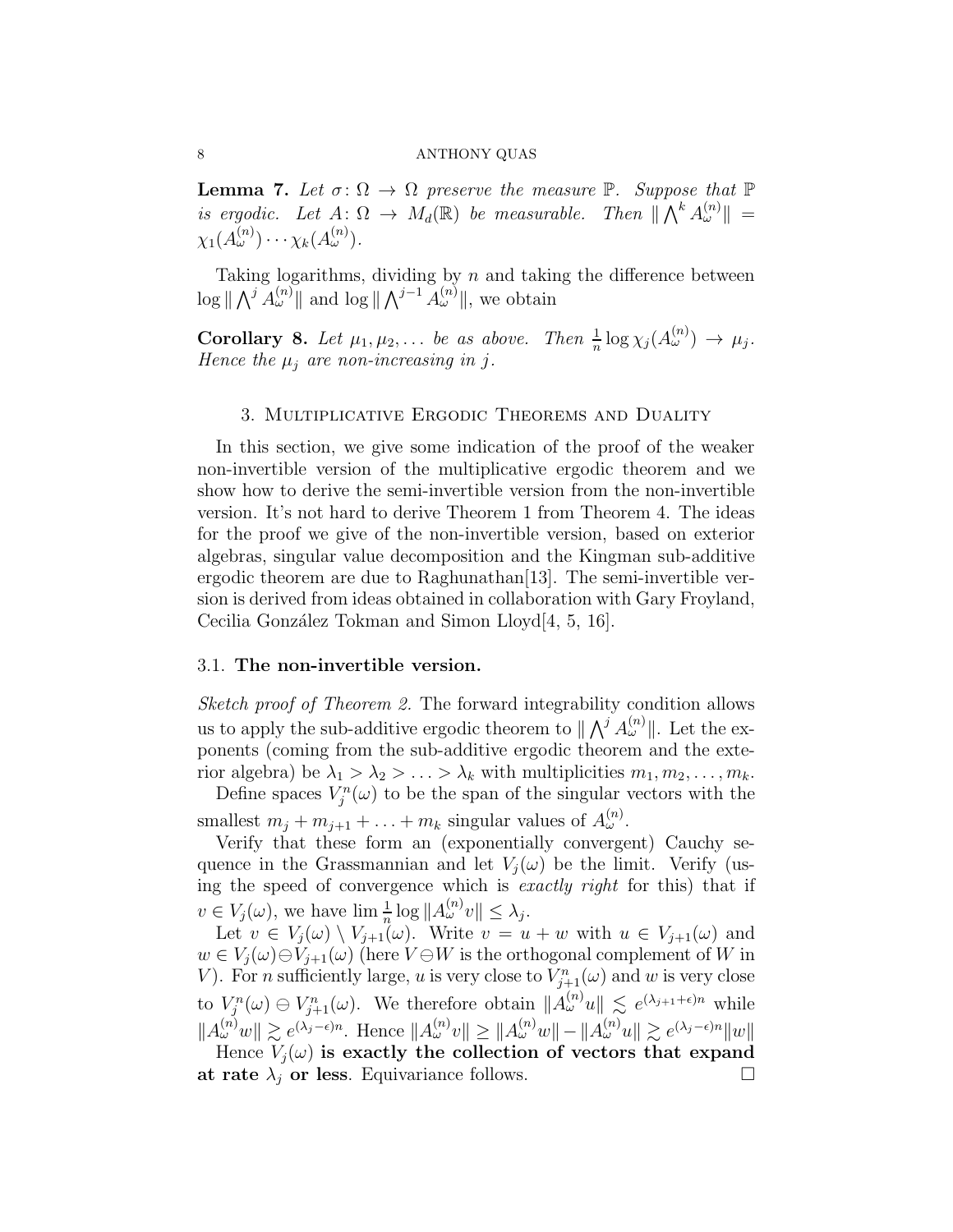## 3.2. Non-invertible implies semi-invertible.

Proof of Theorem 4 from Theorem 2. We are now assuming that the base dynamical system,  $\sigma$  is invertible. This allows us to define the *dual cocycle* over the inverse dynamical system,  $\sigma^{-1}$ . That is, one applies the map  $\sigma^{-1}$  each time, rather than  $\sigma$ . The generator of the dual cocycle is  $A^*(\omega) = A(\sigma^{-1}\omega)^T$ , so that  $A^*(\omega) = A^*_{(\sigma^{-1})^{n-1}\omega} \dots A^*_{\omega} =$  $A(\sigma^{-n}\omega)^T \dots A(\sigma^{-1}\omega)^T = (A_{\sigma^{-n}\omega}^{(n)})^T.$ 

By the earlier remark (that M and  $M<sup>T</sup>$  have the same singular values) plus Corollary 6, we check that the exponents and multiplicities of the dual cocycle are the same as those of the original cocycle.

Let  $V_j^*(\omega)$  be the filtration obtained for the dual cocycle. We then define  $\tilde{W}_j(\omega) = (V_j^*(\omega))^{\circ}$ , the annihilator of  $V_j^*(\omega)$ .

**Lemma 9.**  $W_i(\omega)$  is an equivariant complementary space to  $V_i(\omega)$ .

 $V_i(\omega)$  is the 'slow space' consisting of vectors that expand at rate  $\lambda_j$  or slower.  $W_j(\omega)$  will be the fast space. All non-zero vectors in  $W_i(\omega)$  will expand at rate  $\lambda_{i-1}$  or faster (that is strictly faster than  $\lambda_j$ ).

The statement of the above lemma should be reminiscent of Subsection 2.1

A key feature is that the slow space depends on the 'future' of  $\omega$ , while the fast space depends on the past of  $\omega$ . That is, to decide if  $v \in$  $V_j(\omega)$ , one needs to know  $(A_{\sigma^n\omega})_{n\geq 0}$ , whereas to decide if  $v \in W_j(\omega)$ , one needs to know  $(A_{\sigma^n\omega})_{n<0}$ . This is analogous to the definition of stable and unstable manifolds. To find the stable manifold, you look at the points that behave well in the future; to find the unstable manifold, you look at points that behave well in the past.

Right now I make the following claims:

- (a)  $W_i(\omega)$  is equivariant;
- (b)  $W_i(\omega) \cap V_i(\omega) = \{0\}$  almost surely.

Since the dual cocycle and primal cocycle have the same exponents and multiplicities,  $V_j^*(\omega)$  has the same dimension (i.e.  $m_j + m_{j+1}$ )  $\dots + m_k$ ) as  $V_i(\omega)$ . By linear algebra (the 'rank-nullity theorem'), the dimensions of  $V_j^*(\omega)$  and  $W_j(\omega)$  sum to d, so that  $V_j(\omega)$  and  $W_j(\omega)$ have complementary dimensions. Hence establishing (a) and (b) shows that  $W_i(\omega)$  is an equivariant complement of  $V_i(\omega)$  which will prove the lemma.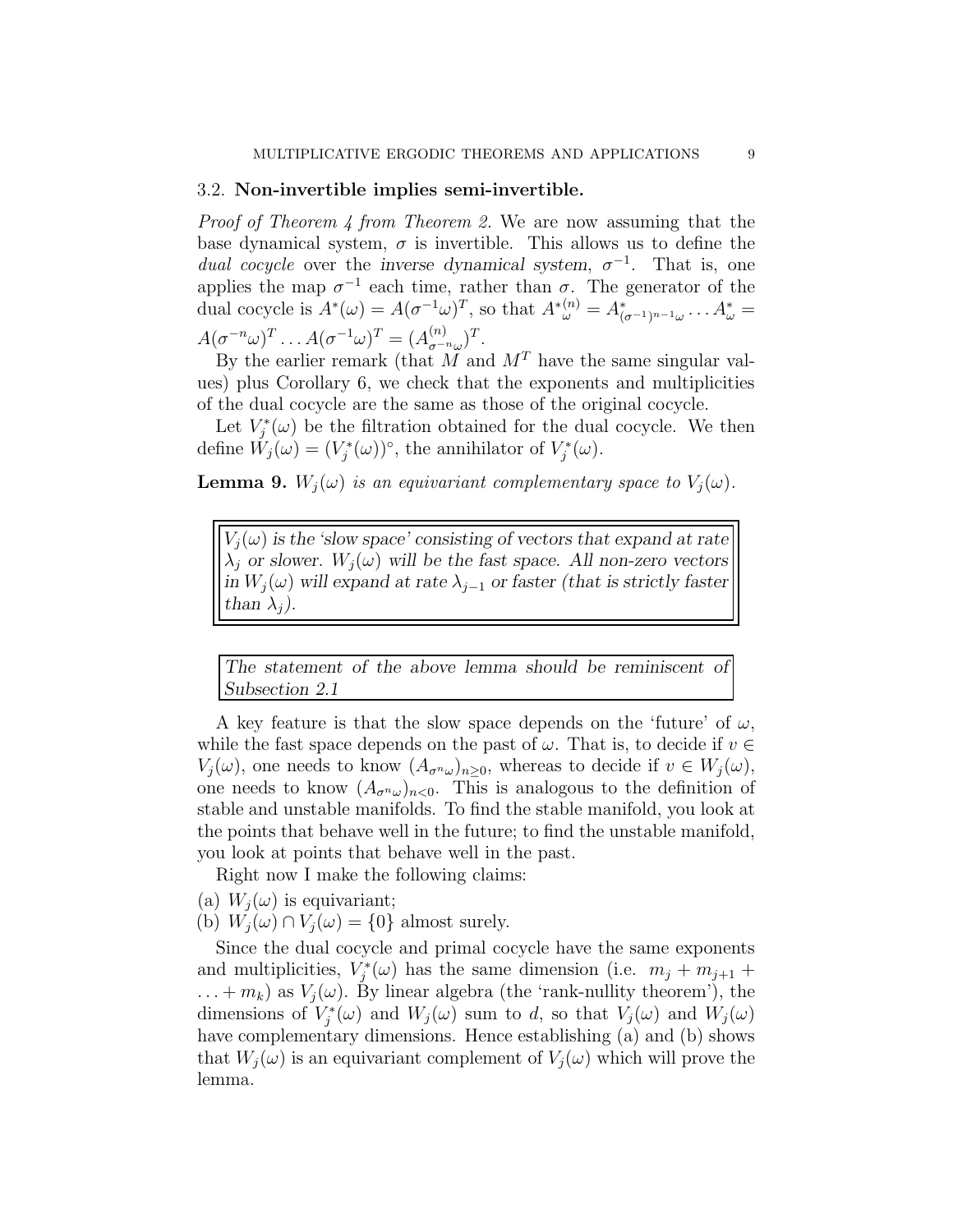To prove (a), note that  $A^*_{\omega}V^*_{j}(\omega) \subset V^*_{j}(\sigma^{-1}\omega)$  by the equivariance property of the filtration for the dual cocycle (this would be an equality if the matrices were known to be invertible as the two sides would have the same dimension). We rewrite this as

(2) 
$$
A^*_{\sigma\omega}V^*_j(\sigma(\omega))\subset V^*_j(\omega).
$$

Let  $v \in W_j(\omega)$  and  $\theta \in V_j^*(\sigma(\omega))$ . Then

$$
\langle \theta, A_{\omega} v \rangle = \langle A_{\omega}^T \theta, v \rangle = 0,
$$

where the second equality follows since by (2), the left member belongs to  $V_j^*(\omega)$  and the right belongs to  $(V_j^*(\omega))^{\circ}$ .

This shows that  $A_{\omega}v$  is annihilated by any element of  $V_j^*(\sigma(\omega))$  and hence establishes the inclusion

(3) 
$$
A_{\omega}(W_j(\omega)) \subset W_j(\sigma(\omega)).
$$

The following diagram plays a key role in what comes next.

$$
(\mathbb{R}^d)_{\omega} \xrightarrow{A_{\omega}} (\mathbb{R}^d)_{\sigma(\omega)} \xrightarrow{A_{\sigma(\omega)}} (\mathbb{R}^d)_{\sigma^2 \omega} \xrightarrow{A_{\sigma^2 \omega}} (\mathbb{R}^d)_{\sigma^3 \omega} \xrightarrow{A_{\sigma^3 \omega}} (\mathbb{R}^d)_{\sigma^4 \omega}
$$

$$
(\mathbb{R}^d)^*_{\omega} \xleftarrow{A_{\omega}^T} (\mathbb{R}^d)^*_{\sigma(\omega)} \xleftarrow{A_{\sigma(\omega)}^T} (\mathbb{R}^d)^*_{\sigma^2 \omega} \xleftarrow{A_{\sigma^2 \omega}^T} (\mathbb{R}^d)^*_{\sigma^3 \omega} \xleftarrow{A_{\sigma^3 \omega}^T} (\mathbb{R}^d)^*_{\sigma^4 \omega}
$$

The top row of the diagram consists of  $\mathbb{R}^d$  fibres sitting over points on an orbit in the base, while the bottom row consists of  $\mathbb{R}^d$  (considered as dual spaces to the top  $\mathbb{R}^{d}$ 's) fibres sitting over the orbit. The map  $A_{\omega}$  maps the fibre over  $\omega$  to that over  $\sigma(\omega)$ , whereas the transpose,  $A_{\omega}^{T}$ maps the dual fibre over  $\sigma(\omega)$  to that over  $\omega$ .

The defining duality property ensures that if we take any point  $v$  in  $(\mathbb{R}^d)_{\omega}$  and push it forward by  $A_{\omega}^{(n)}$ ; and any dual vector  $\theta$  in  $(\mathbb{R}^d)_{\sigma^n\omega}^*$ and pull it back by  $A_{\sigma^n\omega}^{*(n)}$ , one has

(4) 
$$
(A^{*(n)}_{\sigma^n\omega}\theta)(v) = \theta(A^{(n)}_{\omega}v).
$$

Let  $Z(\omega)$  be a family of complementary subspaces to  $V_j(\omega)$  as in Corollary 3 and let  $C = C(\omega)$  be as in that statement. Now if  $v \in$  $Z(\omega)$  is any vector of norm 1 in  $Z(\omega)$ , we have  $||A_{\omega}^{(n)}v|| \geq Ce^{n(\lambda_{j-1}-\epsilon)}$ . Now let  $\theta \in V_j^*(\sigma^n \omega)$  be of norm 1. Since  $\theta \in V_j^*(\sigma^n \omega)$ , we have  $||A_{\sigma^n\omega}^{*(n)}\theta|| \leq C'e^{n(\lambda_j+\epsilon)}$  (where C' is independent of the choice of  $\theta$ ).

The next lines form the core of the argument

Hence if we let  $w = A_{\omega}^{(n)}v$ , by (4), we have  $\theta(w) \lesssim e^{-n(\lambda_{j-1}-\lambda_j)}||w||$ and this holds for an orthonormal basis of  $\theta$ 's in  $V_j^*(\sigma^n \omega)$ . We conclude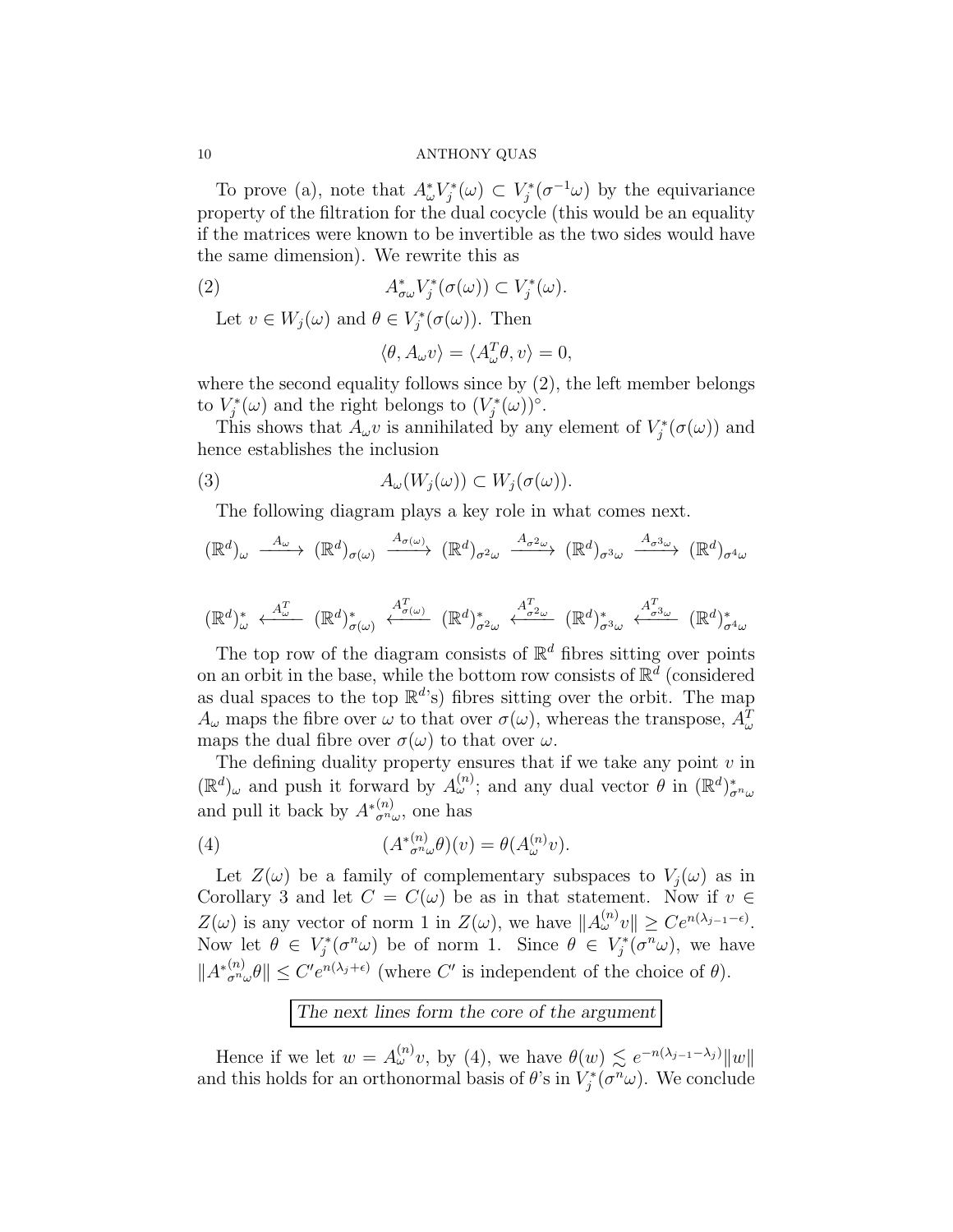that if w is written as  $w_1 + w_2$ , where  $w_1$  lies in  $W_j(\sigma^n \omega) = (V_j^*(\sigma^n \omega))^{\circ}$ and  $w_2$  lies in  $W_j(\sigma^n \omega)^\perp$ , then  $||w_2|| \lesssim e^{-n(\lambda_{j-1}-\lambda_j)} ||w||$ .

Since  $A_{\omega}^{(n)}$  expands all vectors in  $Z(\omega)$ , we have  $A_{\omega}^{(n)}Z(\omega)$  is of the same dimension, namely  $m_1 + \ldots + m_{j-1}$ , as  $W_j(\sigma^n \omega)$ . Since all vectors in  $A_{\omega}^{(n)}Z(\omega)$  lie close to  $W_j(\sigma^n\omega)$  and they are of the same dimension, facts about Grassmannian imply  $A_{\omega}^{(n)}Z(\omega)$  is exponentially close to  $W_j(\sigma^n\omega).$ 

On the other hand, we can show that there is a separation that is at worst sub-exponentially small (i.e. bigger than any decreasing exponential) between points of  $A_{\omega}^{(n)}Z(\omega)$  and  $V_j(\sigma^n\omega)$  (otherwise the uniform growth conditions are contradicted).

Hence we conclude that for large  $n, V_j(\sigma^n(\omega)) \cap W_j(\sigma^n \omega) = \{0\}.$  By the Poincaré Recurrence theorem, this must hold for all  $n$  and (b) is satisfied.  $\Box$ 

By Corollary 3, all non-zero vectors in  $W_i(\omega)$  have expansion rate  $\lambda_{j-1}$  or faster.

We now use the spaces  $W_i(\omega)$  and  $V_i(\omega)$  to give a swift conclusion to the argument. In fact, we define  $U_j(\omega) = V_j(\omega) \cap W_{j+1}(\omega)$  and claim that

(1)  $U_i(\omega)$  is equivariant;

(2)  $U_1(\omega) \oplus U_2(\omega) \oplus \cdots \oplus U_k(\omega) = \mathbb{R}^d$ .

The first of these is immediate since it is the intersection of two equivariant sets. For the second, we show that

$$
V_j(\omega) = V_{j+1}(\omega) \oplus U_j(\omega),
$$

from which the fact that the  $U_i(\omega)$  form a decomposition follows inductively. To see this, first notice that  $V_{j+1}(\omega) \cap U_j(\omega) \subset V_{j+1}(\omega) \cap$  $W_{j+1}(\omega) = \{0\}$  from above. Secondly, if  $v \in V_j(\omega)$ , then since  $W_{j+1}(\omega)$ is a complementary space of  $V_{j+1}(\omega)$  in  $\mathbb{R}^d$ , we have  $v = w + z$  where  $w \in W_{j+1}(\omega)$  and  $z \in V_{j+1}(\omega)$ . Now since v and z both lie in  $V_j(\omega)$ , it follows that  $w \in V_j(\omega)$  and hence  $w \in U_j(\omega)$ . This establishes  $V_j(\omega) = V_{j+1}(\omega) \oplus W(\omega)$  as required.

Note that in the case where the matrices are invertible, there is a similar, but alternative route used by Oseledets and implicitly by Raghunathan. In place of the dual cocycle, one can study the inverse cocycle over  $\sigma^{-1}$  generated by  $B_{\omega} = A_{\sigma^{-1}\omega}^{-1}$ . In this case, no duality is needed. The exponents for the inverse cocycle are the negatives of those for the primal cocycle. To find  $U_i(\omega)$ , one intersects  $V_i(\omega)$  with  $V_{d-1}^{-1}$  $d_{d-j-1}(\omega)$ , that is the set of vectors that are no faster than  $\lambda_j$  in the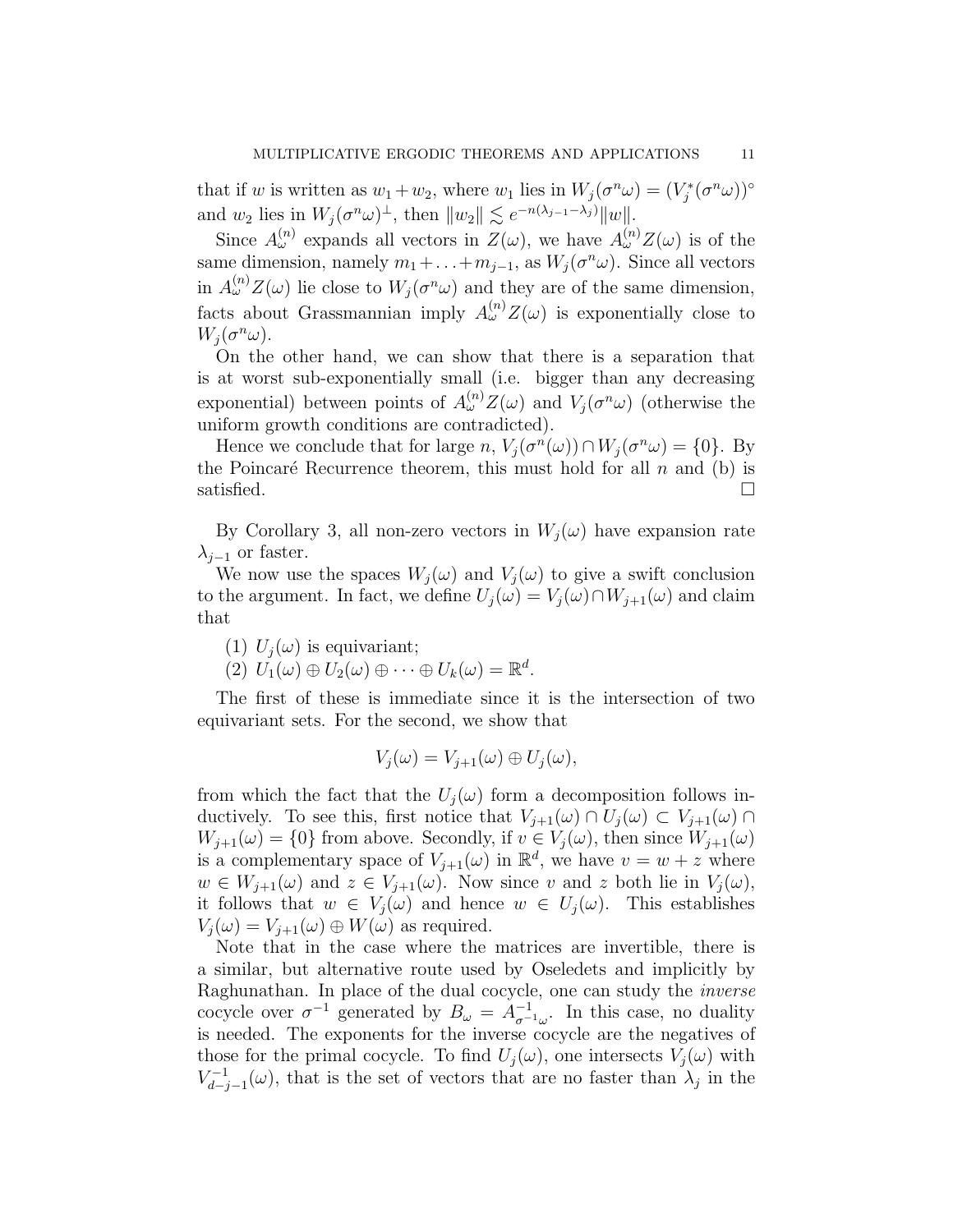future, together with the set of vectors that are no faster than  $-\lambda_j$  in the past.

In the case where the matrices are non-invertible, the inverse cocycle can obviously not be used, so the advantage of using the dual cocycle is that one obtains a decomposition of the space rather than a filtration, even if the matrices are non-invertible.

3.3. Multiplicative Ergodic Theorem Extensions. The multiplicative ergodic theorem has been extended in many ways by many people. One direction of this is the generalization of matrices to linear operators. Results in this direction are due to Ruelle[14] (compact operators on Hilbert space), Mañé<sup>[10]</sup> (compact operators on Banach spaces), Thieullen[15] (norm-continuous families of quasi-compact operators on Banach spaces) and Lian and Lu[9] (families of operators on separable Banach spaces continuous in the "strong operator topology" [ a topology weaker than the norm topology!]).

Mañé's paper, on which that of Thieullen and the book of Lian and Lu were based was in the context of injective operators (without the assumption of invertibility). For them, the inverse cocycle was therefore not defined.

Thieullen introduced a black box which deduced a non-invertible form from the invertible form. The proof above that non-invertible yields semi-invertible generalizes to the settings of Thieullen and Lian and Lu.

Question. Can the Raghunathan method described above be used to give streamlined versions of non-invertible versions of operator multiplicative ergodic theorems?

If so, the above techniques allow an easy extension to semi-invertible; and possibly to injective versions (the difference being that the latter control backwards rates of growth also).

4. Perron-Frobenius Operators and Ulam's Method

4.1. Perron-Frobenius Operators. Given a map T from a space  $(X, m)$  to itself (T is not assumed to preserve the measure m), it's said to be *non-singular* if  $m(T^{-1}B) = 0$  whenever  $m(B) = 0$ . The above is an obvious necessary condition to be able to find an invariant measure equivalent to m.

Given a non-singular map (a simple example to which we shall return often is the case of a piecewise expanding map of the interval), one often wants to look for an equivalent absolutely continuous measure. A key tool for this is the Perron-Frobenius operator.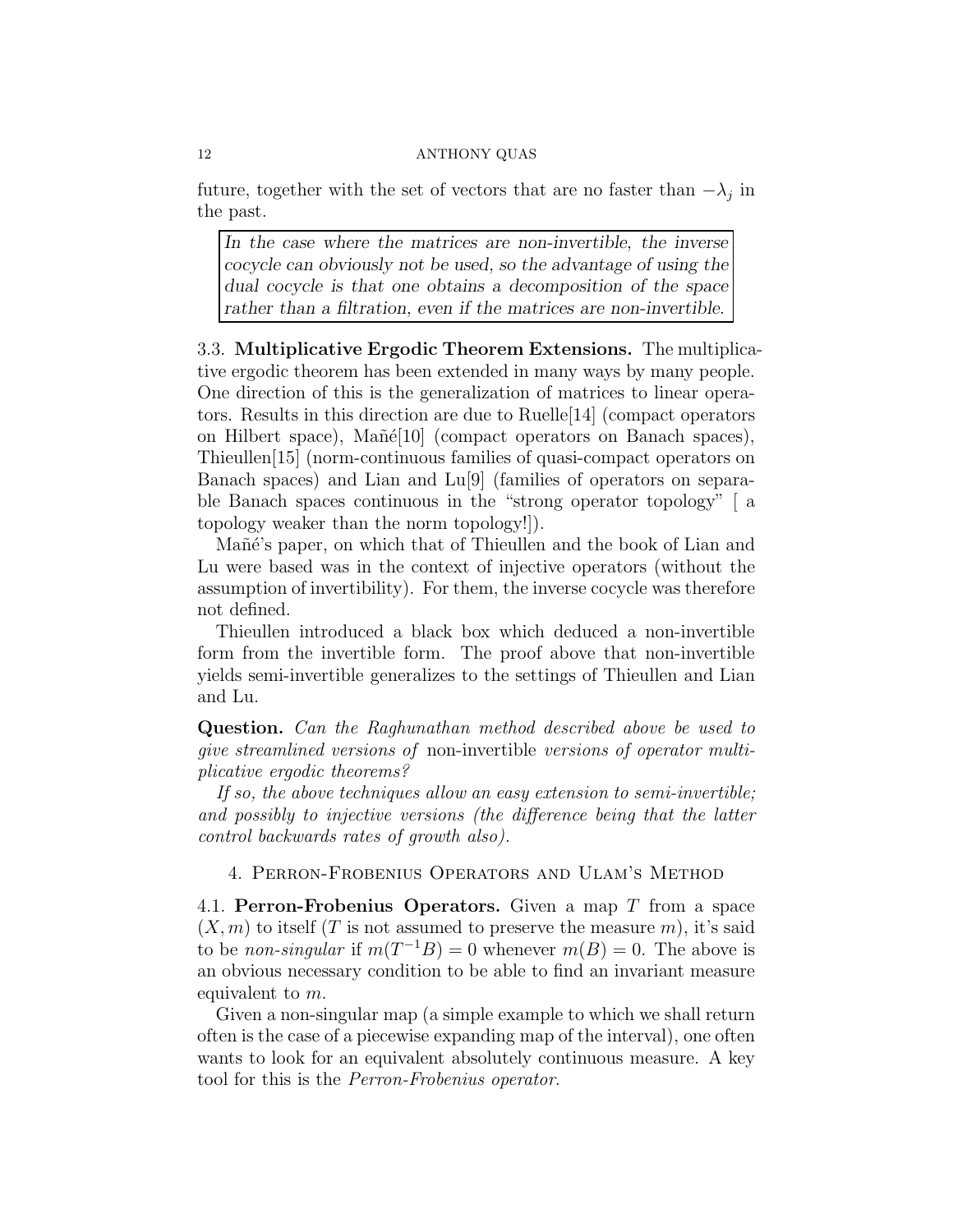If  $\rho(x)$  is a non-negative  $L^1$  function of integral 1 (a density), then the Perron-Frobenius operator,  $\mathcal L$  can be thought of as follows:

If one picks a point from the space with distribution density  $\rho(x)$ and apply  $T$  to it, the distribution density of the image point is given by  $\mathcal{L}[\rho](x)$ 

A consequence of this is: if one computes the expected value of  $f\circ T$ with respect to the density  $\rho$ , that is  $\int \rho(x) f \circ T(x) dm(x)$ , this should be the same as the expected value of f with respect to the density  $\mathcal{L}_{\rho}$ ,  $\int f(y) \mathcal{L} \rho(y) dm(y).$ 

In fact, Perron-Frobenius operators are characterized by the equality

$$
\int f(T(x))g(x) dm(x) = \int f(x)\mathcal{L}g(x) dm(x),
$$

where f is an arbitrary  $L^{\infty}$  function and g an  $L^{1}$  function.

Notice that if  $\mathcal{L}g = g$ , then g dm is an invariant measure, absolutely continuous with respect to  $m$ . There is a one-one correspondence between fixed points of the Perron-Frobenius operator and absolutely continuous invariant measures.

In nice situations (like transitive piecewise smooth expanding maps), there is a unique absolutely continuous invariant measure with density  $g_0$  and one has  $\mathcal{L}^n g \to \left( \int g \, dm \right) g_0$  in the uniform norm.

Given this, one can conclude a decay of correlations result:

$$
\int f \circ T^n g \, dm = \int \mathcal{L}^n g(x) f(x) \, dm(x)
$$

$$
\to \int \left( \int g \, dm \right) g_0(x) f(x) \, dm(x)
$$

$$
= \int g \, dm \int f \cdot g_0 \, dm.
$$

In particular, if m is an invariant measure (so that  $g_0 = 1$ ), this gives

$$
\int f \circ T^n g \, dm \to \int f \, dm \int g \, dm,
$$

an asymptotic independence (or mixing) result.

One might ask for the rate of convergence. Unfortunately, this can be arbitrarily slow for general  $g \in L^1$ .

You can build a counterexample by noting that  $\mathcal{L}(h \circ T) = h$  when the invariant density,  $g_0$  is 1, and taking g something like  $\sum (1/2^n)h$  $T^{n}$ !!! for a function like  $h = \sin x - \text{this example}$  is something like the standard continuous nowhere differentiable function on steroids.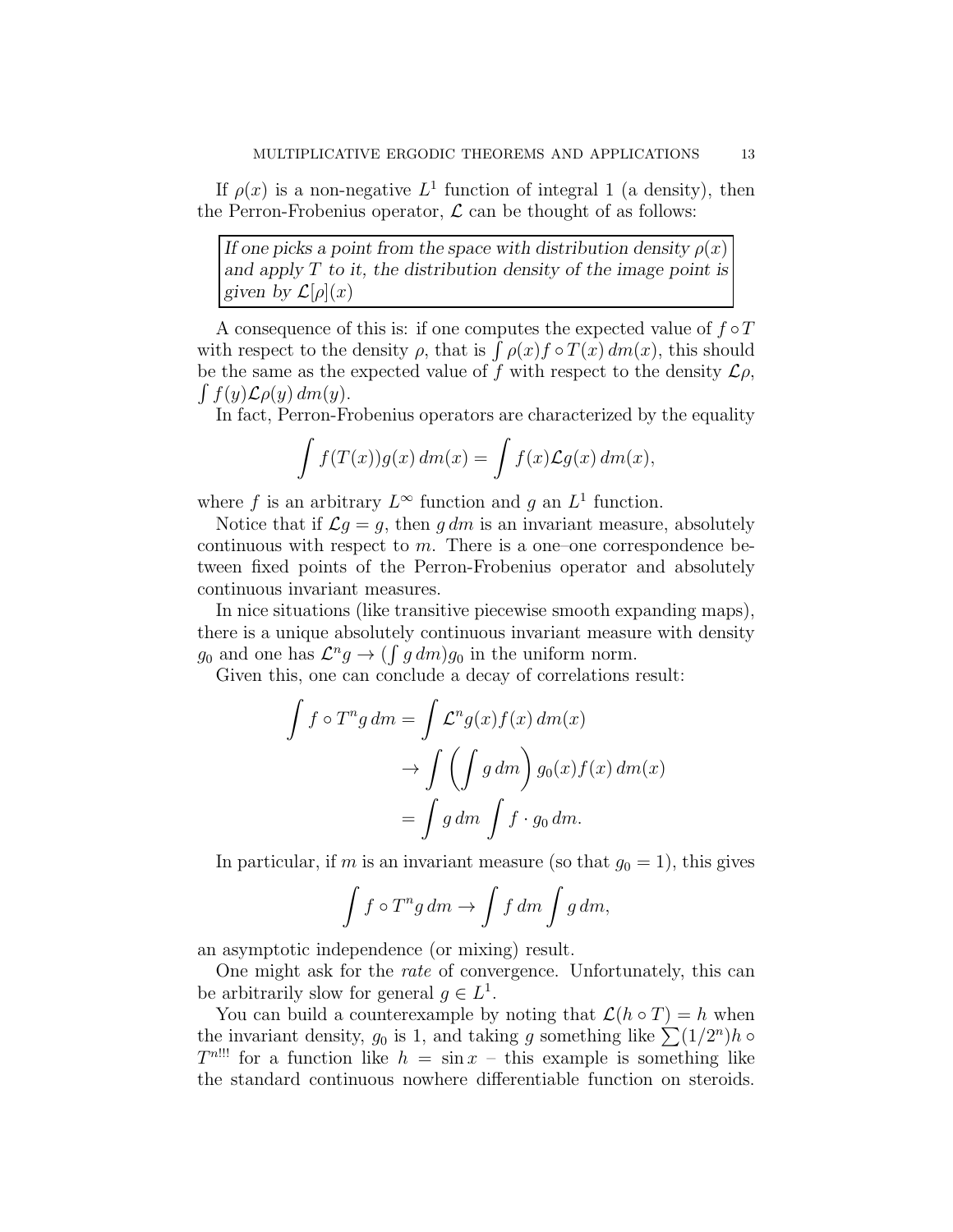Arguments similar to this show that the spectrum of  $\mathcal L$  is the entire unit disk.

One can sometimes obtain a rate of convergence if the Banach space is restricted from  $L^1$  to a finer Banach space  $B \subset L^1$  (with a stronger norm also). Of course one needs  $\mathcal{L}(B) \subset B$ .

A well known candidate in the interval case is the space BV, of functions of bounded variation. In that case, it's known that the spectrum of  $\mathcal L$  looks something like



The spectral point at 1 corresponds to the fixed point of  $\mathcal{L}$ . The other points correspond to other eigenfunctions of  $\mathcal L$  and the blob in the middle is the 'essential spectrum'. The spectral radius is the maximum absolute value of a point in the spectrum and the essential spectral radius is the maximum absolute value of a point in the essential spectrum.

An operator for which the essential spectral radius is strictly smaller than the spectral radius is called quasi-compact (as the operator shares a number of the properties of compact operators on Banach spaces).

In this case (provided  $q$  belongs to BV), the decay of correlations is exponential, governed by the second eigenvalue of the  $\mathcal L$  acting on BV.

The Lasota-Yorke inequality for a piecewise expanding  $C<sup>2</sup>$  map of the interval (for the Banach space pair  $(BV,L<sup>1</sup>)$ ) is

$$
\|\mathcal{L}g\|_{\text{BV}} \le \frac{2}{\min |T'|} \|g\|_{\text{BV}} + C\|g\|_{1}.
$$

Given an inequality of the form  $\|\mathcal{L}f\|_{BV} \leq \alpha \|f\|_{BV} + \beta \|f\|_{1}$ ,  $\alpha$  can be shown to be an upper bound for the essential spectral radius (this is a result of Hennion[6] using a characterization of the essential spectral radius due to Nussbaum[11]). In this case, better bounds can be obtained by considering  $T^n$  instead of T.

4.2. Ulam's Method. Ulam proposed in his book [17] in the 1960's a very naive method of computing invariant measures of dynamical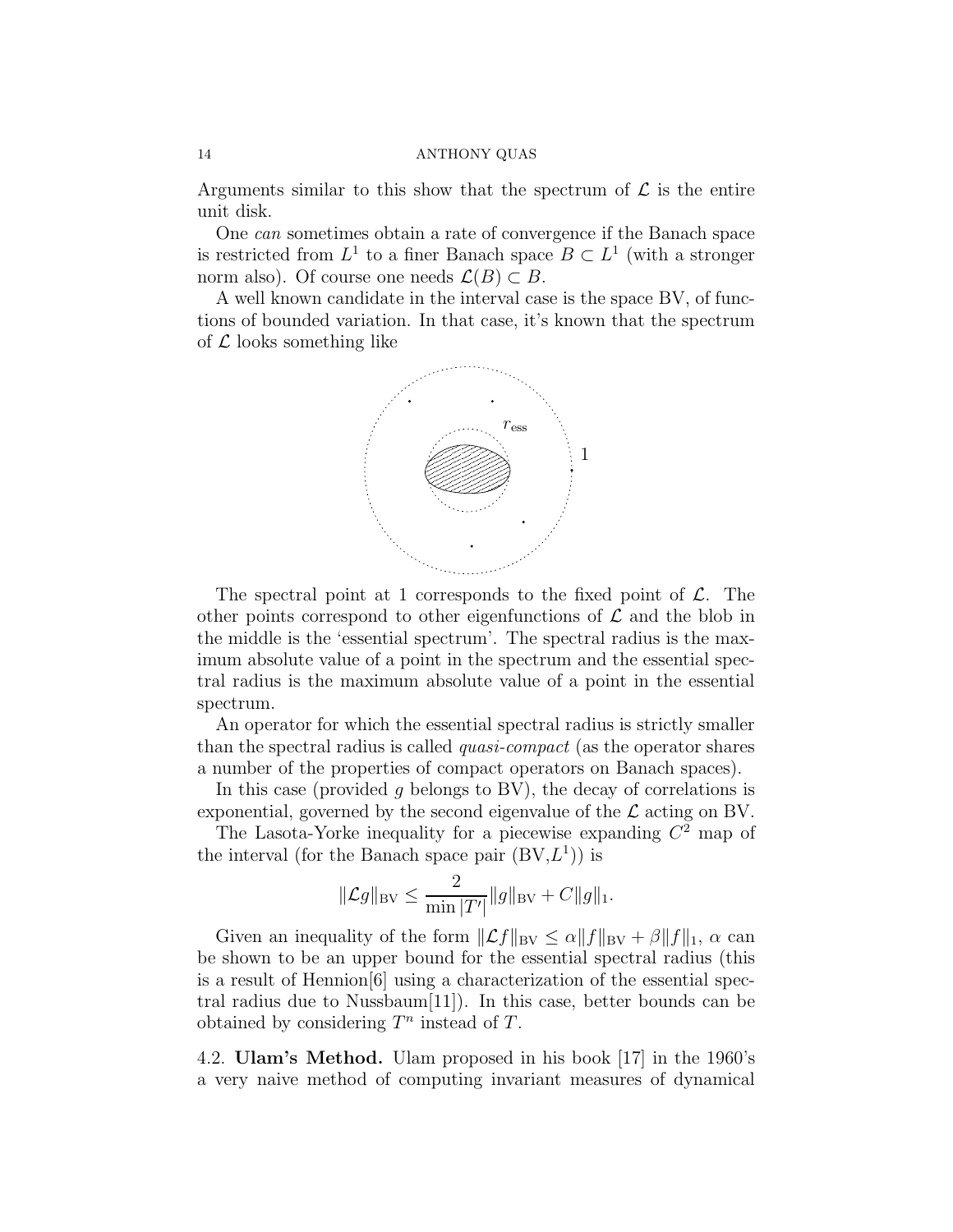systems. Suppose the dynamical system is  $T$ , acting on a space  $X$ . Divide X up into small pieces  $I_1, I_2, \ldots, I_N$ . Compute the matrix P with entries  $P_{ij} = m(I_i \cap T^{-1}I_j)/m(I_i)$ . This computes the conditional probability that  $T(x)$  lies in  $I_i$  given that x lies in  $I_i$  with distribution  $m|_{I_i}$ . Now pretend that the dynamics of T is actually the same as that given by the Markov chain with transition matrix  $P$ . Compute the left eigenvector  $\pi$  with eigenvalue 1 for P and deduce an approximation to the invariant density for T.

Remarkably this works quite well, at least for expanding dynamical systems!

The approximation to the fixed point by Ulam's method may be reexpressed as the fixed point of the finite rank operator  $\mathcal{L} = \Pi \circ \mathcal{L}$ , where Π is the conditional expectation operator  $\Pi(f) = \mathbb{E}_m(f|\mathcal{P})$ , where  $\mathcal P$ is the partition of the space.

If  $\mathcal{L}f = f$  and  $\tilde{\mathcal{L}}\tilde{f} = \tilde{f}$ , then we're interested in  $||f - \tilde{f}||_1$ . We estimate as follows:

$$
\|\tilde{f} - f\|_1 = \lim_{n \to \infty} \|\tilde{L}^n f - f\|_1
$$
  
\n
$$
\leq \sum_{n=0}^{\infty} \|\tilde{L}^{n+1} f - \tilde{L}^n f\|_1
$$
  
\n
$$
= \sum_{n=0}^{\infty} \|\tilde{L}^n (\Pi \mathcal{L} f - f)\|_1
$$
  
\n
$$
= \sum_{n=0}^{\infty} \|\tilde{L}^n (\Pi - I) f\|_1.
$$

 $(\Pi - I)f$  is a function of  $L^1$  norm approximately  $1/n$  (but integral 0). Let us study the interval case. On each sub-interval, it is negative in one part and positive in another. It takes roughly  $\log n$  steps until these are spread over the whole interval. After this time, there is exponential decay. Hence one obtains a heuristic estimate  $\|\tilde{f} - f\|_1 \approx \log n/n$ . This can be established rigorously and is known to be sharp.

A finer analysis was carried out by Keller and Liverani[7], who showed that not only does the Ulam method approximate the invariant density, but also subsequent eigenvectors of  $\mathcal L$  approximate those of  $\mathcal L$  for eigenvalues outside the essential spectral radius.

4.3. Dellnitz-Froyland Ansatz. Dellnitz, Froyland and Sertl [3] studied the peripheral spectrum of the Perron-Frobenius operator (the part of the spectrum lying outside the essential spectrum, and consisting of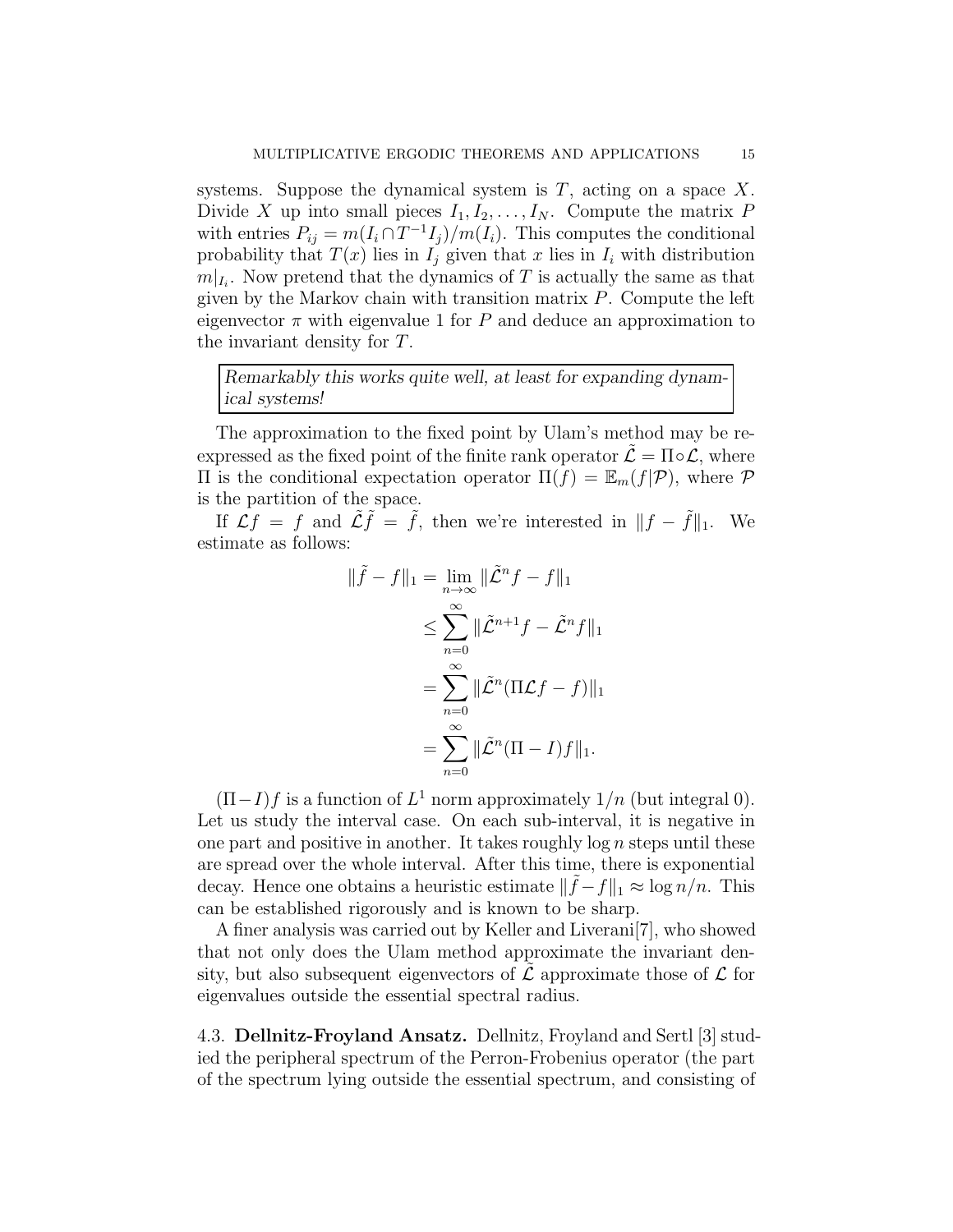at most countably many isolated points, each an eigenvalue with finitedimensional eigenspace).

They noticed that when a dynamical system consists of a number of almost-invariant pieces, these pieces are often detected by eigenfunctions.

A cartoon of this is as follows:



Given an eigenfunction with eigenvalue close to 1, sublevel sets and superlevel sets are used to locate almost invariant regions.

This has been used to locate poorly mixing regions of the ocean (see Figure 2).



Figure 2. Gyres in the Southern Ocean. The central region is Antarctica. The smaller dark parts around Antarctica are gyres (slowly mixing regions of the ocean), as calculated using Ulam's method and the Dellnitz-Froyland Ansatz.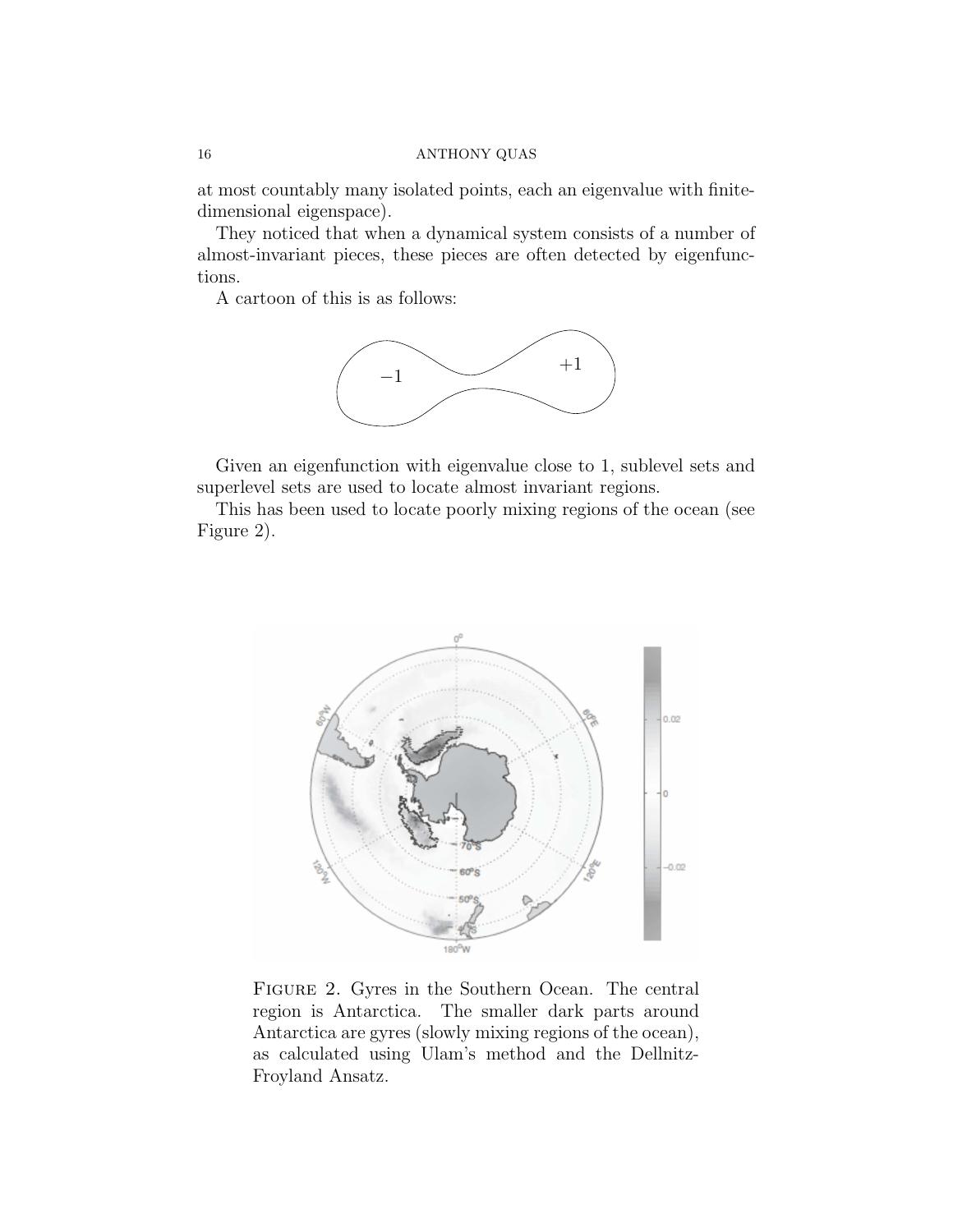# 5. Rates of mixing in Forced Dynamical Systems

The underlying goal of our program of research has been to find an extension of the Ulam and Dellnitz-Froyland machinery, which work for a single dynamical system, to the context of forced dynamical systems.

We have an ergodic measure-preserving base dynamical system  $\sigma \colon \Omega \to$  $\Omega$ . This could be a Bernoulli shift (if the maps are to be chosen randomly), an irrational torus rotation (if one wants to study a quasiperiodic case) etc.

For each  $\omega$ , there's a map  $T_{\omega}$  of a space X to itself. We will study these through their Perron-Frobenius operators,  $\mathcal{L}_{\omega}$ .

As discussed previously, it no longer makes sense to look for eigenvalues and eigenfunctions. In their place, we'll look for exponents and the corresponding equivariant families of subspaces. We are therefore talking about a operator-valued multiplicative ergodic theorems. We make use of the theorems of Thieullen; and Lian-Lu.

In slightly more detail, (versions of) these theorems are:

**Theorem 10.** (Thieullen – injective [15]) Let  $\sigma: \Omega \to \Omega$  be a homeomorphism of a compact metric space with an ergodic invariant measure P. Let X be a Banach space and let  $(\mathcal{L}_{\omega})_{\omega \in \Omega}$  be an (almost) continuously parameterized (in the operator norm) family of injective operators satisfying a quasi-compactness condition.

Then there exist  $\lambda_1 > \lambda_2 > \ldots > \lambda_\infty = \kappa$ , multiplicities  $m_1, m_2, \ldots$ and equivariant families of  $m_i$ -dimensional spaces  $U_i(\omega)$  and  $R(\omega)$  such that  $X = U_1(\omega) \oplus U_2(\omega) \oplus \ldots \oplus R(\omega)$ . Elements of  $U_i(\omega)$  have backward and forward growth rate  $\lambda_i$ . Elements of  $R(\omega)$  have forward growth rate at most κ.

A major development here over the previous Mañé result was the introduction of a suitable version of quasi-compactness in this context.

**Theorem 11.** (Thieullen – non invertible [15]) No invertibility assumption on the dynamics; No injectivity condition. Conclusion: replace decomposition with a filtration. No backward growth rate

Perron-Frobenius operators of non-invertible systems are essentially never injective, so we could not directly apply the invertible version. But the conclusion of the non-invertible version gives a filtration. The second equivariant subspace is typically a 1-codimensional space :(

We found a semi-invertible version. Another difficulty for us is that the condition  $\omega \mapsto \mathcal{L}_{\omega}$  is (almost) continuous in the operator norm is extremely strong. In fact, such a map has at most countable range. This gave a result for a forced countable family of interval maps. (Froyland  $+$  Lloyd  $+$  Quas)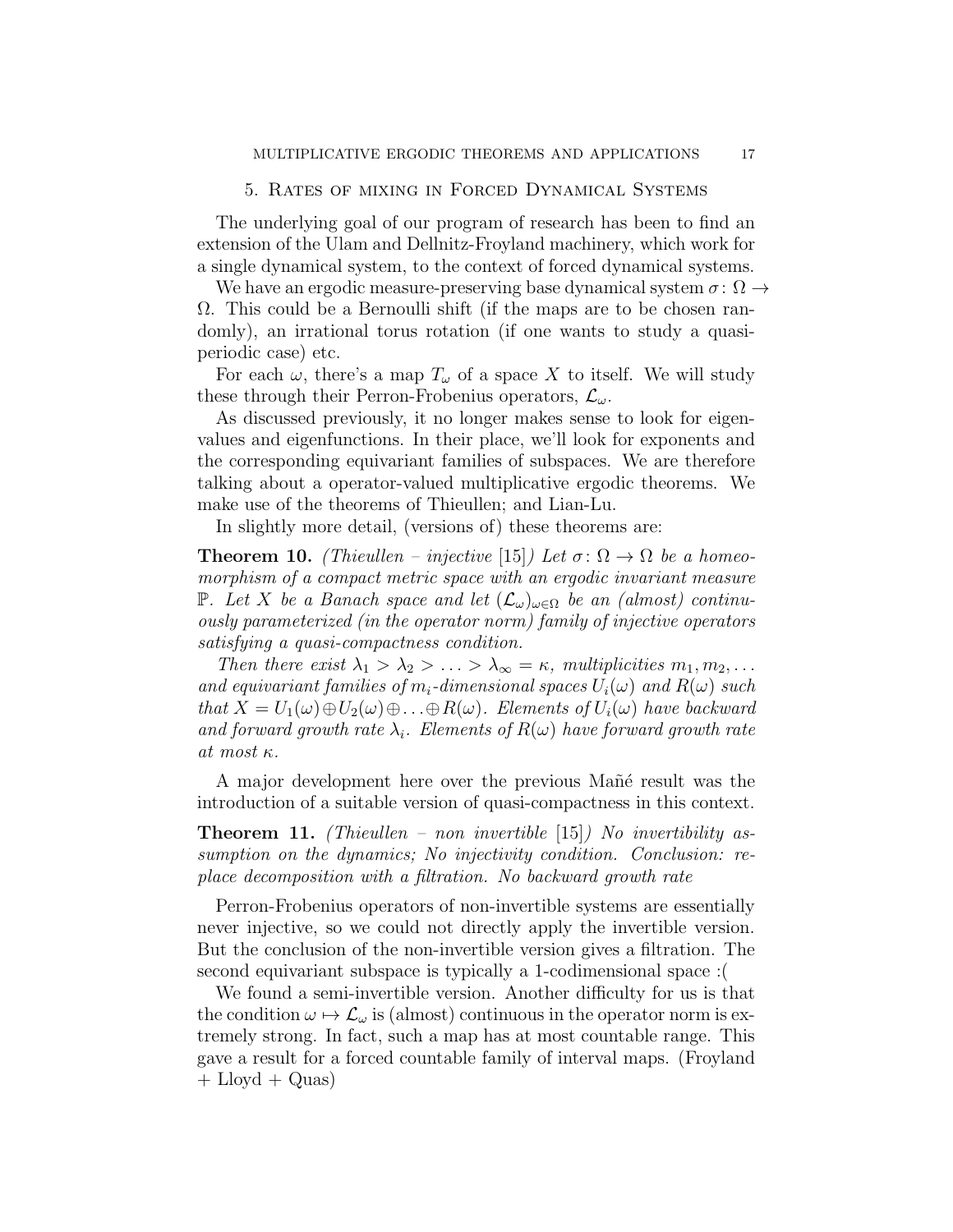**Theorem 12.** *(Lian and Lu – invertible* [9]*)* Roughly the same setup; now X is a separable Banach space. The major advantage for us is the continuity assumption is greatly weakened. Now we require for any fixed  $g, \omega \mapsto \mathcal{L}_{\omega}g$  is continuous. Same conclusion.

Doan, in his PhD thesis used Thieullen's invertible→non-invertible machine to create a non-invertible version of Lian and Lu's work. The machine described earlier creates a semi-invertible version.

Viviane Baladi and Sébastien Gouëzel [1] created a family of fancy Sobolev Banach space on which Perron-Frobenius operators of certain piecewise hyperbolic maps are quasi-compact. They happen to be separable and compatible with the required continuity condition!

As a corollary, we can now prove the existence of Oseledets spaces for a continuous family of expanding maps in finite dimension subject to a bounded complexity condition.

## **REFERENCES**

- [1] V. Baladi and S. Gouëzel. Good Banach spaces for piecewise hyperbolic maps via interpolation. Ann. Inst. H. Poincaré Anal. Non Linéaire, 26:1453-1481, 2009.
- [2] L. Barreira and C. Silva. Lyapunov exponents for continuous transformations and dimension theory. Discrete Contin. Dyn. Syst., 13:469–490, 2005.
- [3] M. Dellnitz, G. Froyland, and S. Sertl. On the isolated spectrum of the Perron-Frobenius operator. Nonlinearity, 4:1171–1188, 2000.
- [4] G. Froyland, S. Lloyd, and A. Quas. Coherent structures and isolated spectrum for Perron-Frobenius cocycles. Ergodic Theory Dynam. Systems, 30:729–756, 2010.
- [5] G. Froyland, S. Lloyd, and A. Quas. A semi-invertible Oseledets theorem with applications to transfer operator cocycles. Discrete Contin. Dynam. Sys., 33:3835–3860, 2013.
- [6] H. Hennion. Sur un théorème spectral et son application aux noyaux lipchitziens. Proc. Amer. Math. Soc., 118:627–634, 1993.
- [7] G. Keller and C. Liverani. Stability of the spectrum for transfer operators. Ann. Scuola Norm. Sup. Pisa, 28:141–152, 199.
- [8] J. Kingman. The ergodic theorey of subadditive stochastic processes. J. Roy. Statist. Soc. Ser. B, 30:499–510, 1973.
- [9] Z. Lian and K. Lu. Lyapunov exponents and invariant manifolds for random dynamical systems in a Banach space. Amer. Math. Soc., 2010.
- [10] R. Mañé. Lyapounov exponents and stable manifolds for compact transformations. In Geometric Dynamics (Rio de Janeiro, 1981), pages 522–577. Springer, 1983.
- [11] R. Nussbaum. The radius of the essential spectrum. Duke J. Math, 37:473–478, 1970.
- [12] V. I. Oseledec. A multiplicative ergodic theorem. Characteristic Ljapunov exponents of dynamical systems. Trudy Moskov. Mat. Obšč., 19:179-210, 1968.